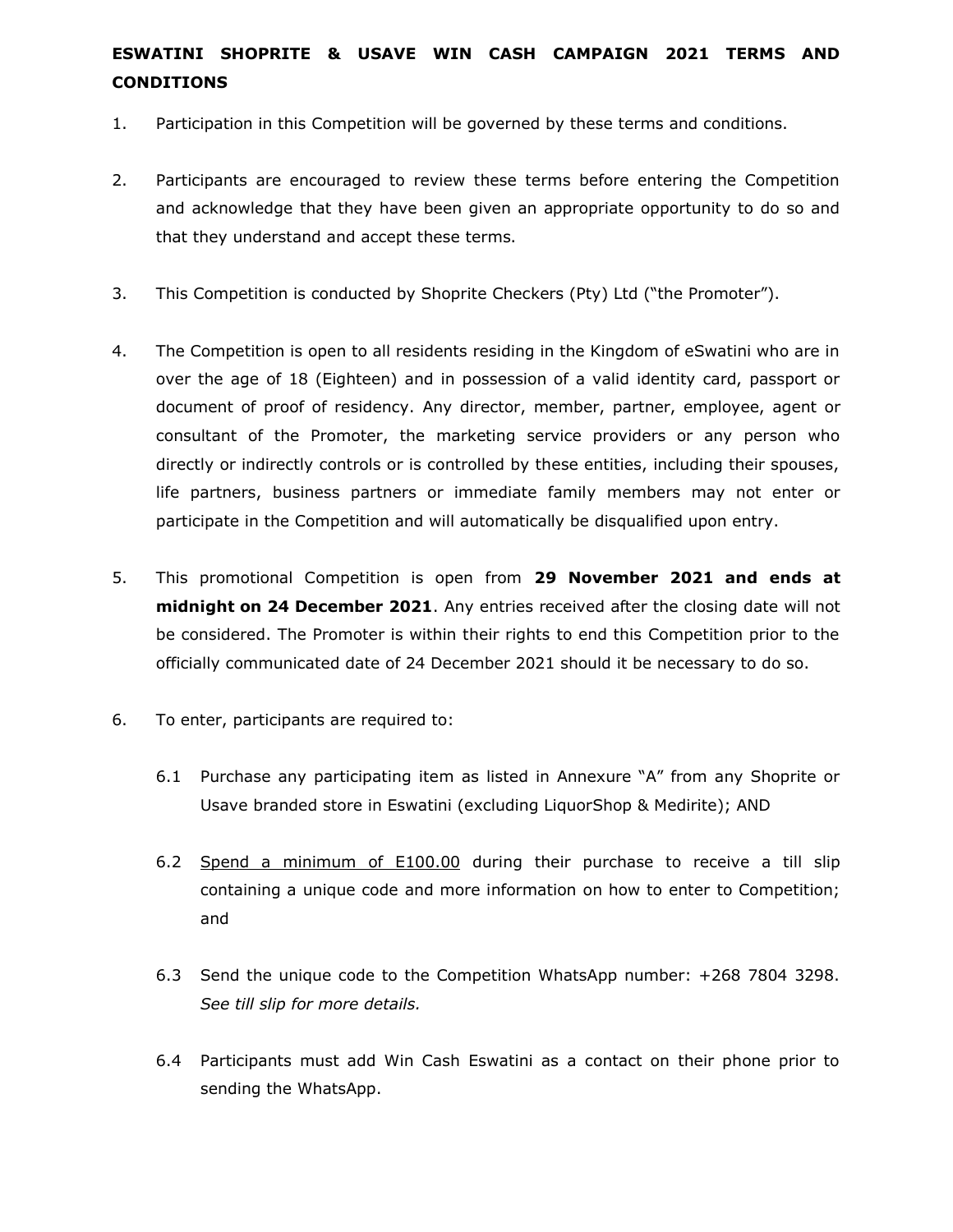- 7. Participants may enter as many times as they wish provided that each entry meets the criteria specified in paragraph 6 above.
- 8. Participants must ensure that they send the WhatsApp from their personal number, if another number is used, the Promoter cannot be held liable for another person being selected as winner.
- 9. The Promoter reserves the right to carry out reasonable due diligence to confirm eligibility of a participant.
- 10. The prize is a chance to win a share of SZL250,000 (Two Hundred and Fifty Thousand Swazi Lilangeni) in cash. There will be a total of 500 (Five Hundred) winners who will each receive SZL500 (Five Hundred Swazi Lilangeni) deposited into their bank account.
- 11. Winners will be selected by means of a random draw after the closing date and will be contacted telephonically during the second week of January 2022 where the winners will be required to verify their details. If a prize winner cannot be contacted after 3 (Three) attempts, the Promoter reserves the right to select another winner in terms of the rules.
- 12. Winners will be required to provide proof of identity and a bank confirmation letter prior to the winnings being transferred.
- 13. The Promoter has included all participating items and variants by brand to the best of their knowledge and as provided by the participating suppliers. New products or variants not included on the list at the time of publication will not trigger an entry, however each query raised will be considered.
- 14. Winners may be announced on selected national media channels, social media, the Promoter's website and by participating in this Competition, winners give permission for their name and picture to be used in advertising and/ or media free of charge.
- 15. Any personal data submitted by you will be used solely in accordance with the relevant data protection legislation and the Promoter's privacy policy.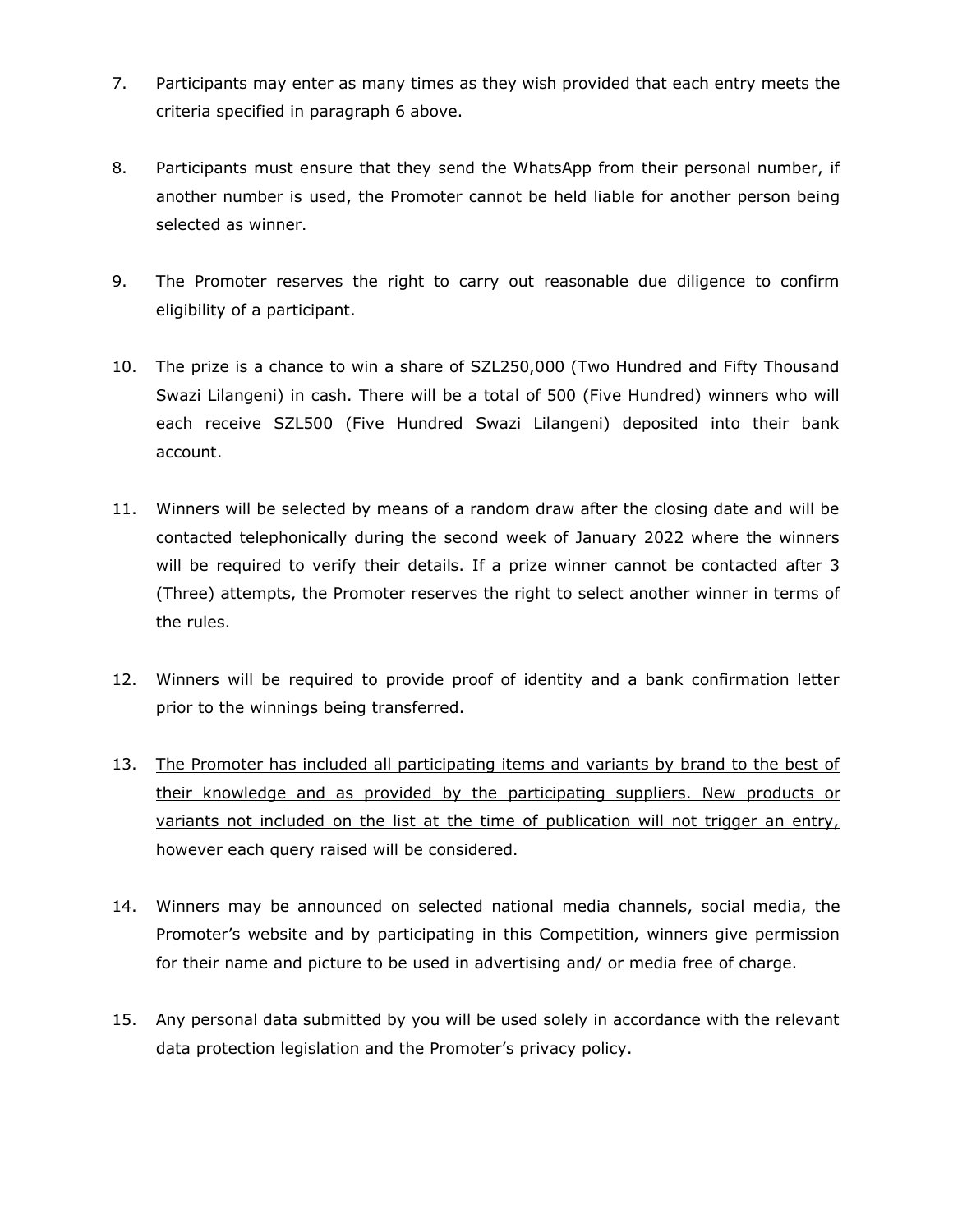- 16. A copy of these rules can be found on the following website www.termsconditions.co.za throughout the period of the Competition or can be obtained from the Shoprite Checkers Consumer Call Centre on the telephone number 0800 01 07 09.
- 17. The prize is not transferable.
- 18. The Promoter shall have the right to change or terminate the Competition immediately and without notice, if deemed necessary in its opinion and if circumstances arise outside of their control. In the event of such change or termination, all participants agree to waive any rights that they have in respect of this promotional competition and acknowledge that they will have no recourse against the Promoter or its agents.
- 19. Neither the Promoter, its agents, its associated companies, nor any directors, officers or employees of such, shall be liable for any loss or damage, whether direct, indirect, consequential or otherwise arising from any cause whatsoever, which may be suffered by a participant resulting from participation in this promotion or use of any prize.
- 20. Participation in the promotional competition constitutes acceptance of the promotional competition rules and participants agree to abide by the rules.
- 21. In the event of a dispute in regards to any aspect of the competition and/or these terms and conditions, the decision of the Promoter will be final and binding and no correspondence may be entered into.
- 22. The Promoter is not liable for any technical failures affecting participation in the competition and assumes no liability whatsoever for any entry that has been omitted from participation for any reason whatsoever. Proof of sending will not be accepted as proof of receipt.
- 23. The Promoter may refuse to award the prize if entry procedures or these terms and conditions have not been adhered to or if it detects any irregularities or fraudulent practices.
- 24. The Promoter has the right in its sole discretion to summarily disqualify a winner who, at any time, does not act in accordance with the spirit of the promotional competition. A disqualified winner shall immediately forfeit their right, title or interest in any prize.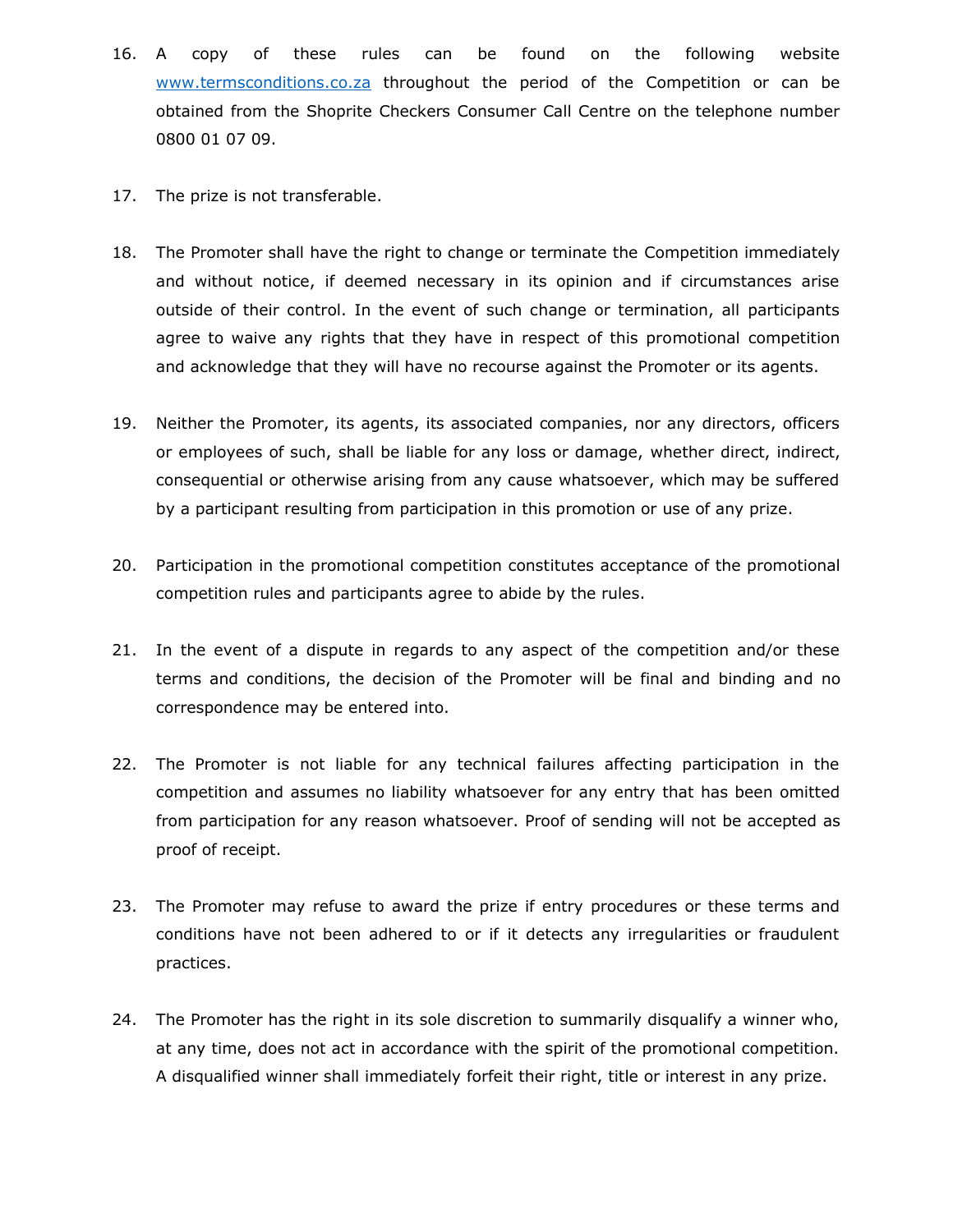- 25. Any winners suspected of committing fraud will also not qualify to win in any future promotions run by the Promoter or their agents.
- 26. Similarly, any winners suspected of committing fraud in any previous promotions run/managed by either the Promoter or its agents will automatically be disqualified from this Promotion.
- 27. No applications from agents, third parties, organised groups or applications automatically generated by computer will be accepted. No incomplete or corrupted entries will be accepted. Entries will only be accepted if they comply with all entry instructions.
- 28. Any attempt to use any tactics to enter more than the stated limit may result in disqualification and all associated entries will be void. Entries generated by script, macro, bot, commercial contest subscription, incentives or other means not sponsored by the Promoter, entering service sites or any other automated means and entries by any means that subvert the entry process or do not conform to the terms or spirit of these competition rules, will void the entry and may disqualify the participant.
- 29. Winners may not win a Promotional competition more than once in a 90 (Ninety) day period. Any winners drawn who have won in the last 90 (Ninety) days will be disqualified from the Competition and another winner will be drawn. No person may win two prizes for this Competition.
- 30. All information on the website, digital channels and till slip is provided by Shoprite Checkers (Pty) Ltd, or is licensed from various license holders. You may only use this information to assist in learning more about any particular product or service. You may not store, reuse or utilize this information for any commercial purpose.
- 31. You may not use any form of automated search or download technology to access this site without our prior written consent.
- 32. By accepting the terms and condition as set out herein, you confirm that you are aware of the information that is being collected by us and that this information will be solely processed for the purposes of this promotion.
- 33. Your privacy is important to us, for more information on how we process and secure your personal information; please see ou[r](https://www.checkers.co.za/privacyPolicy) [data privacy statement.](https://www.termsconditions.co.za/content/TermsConditions/en/privacy-policies.html)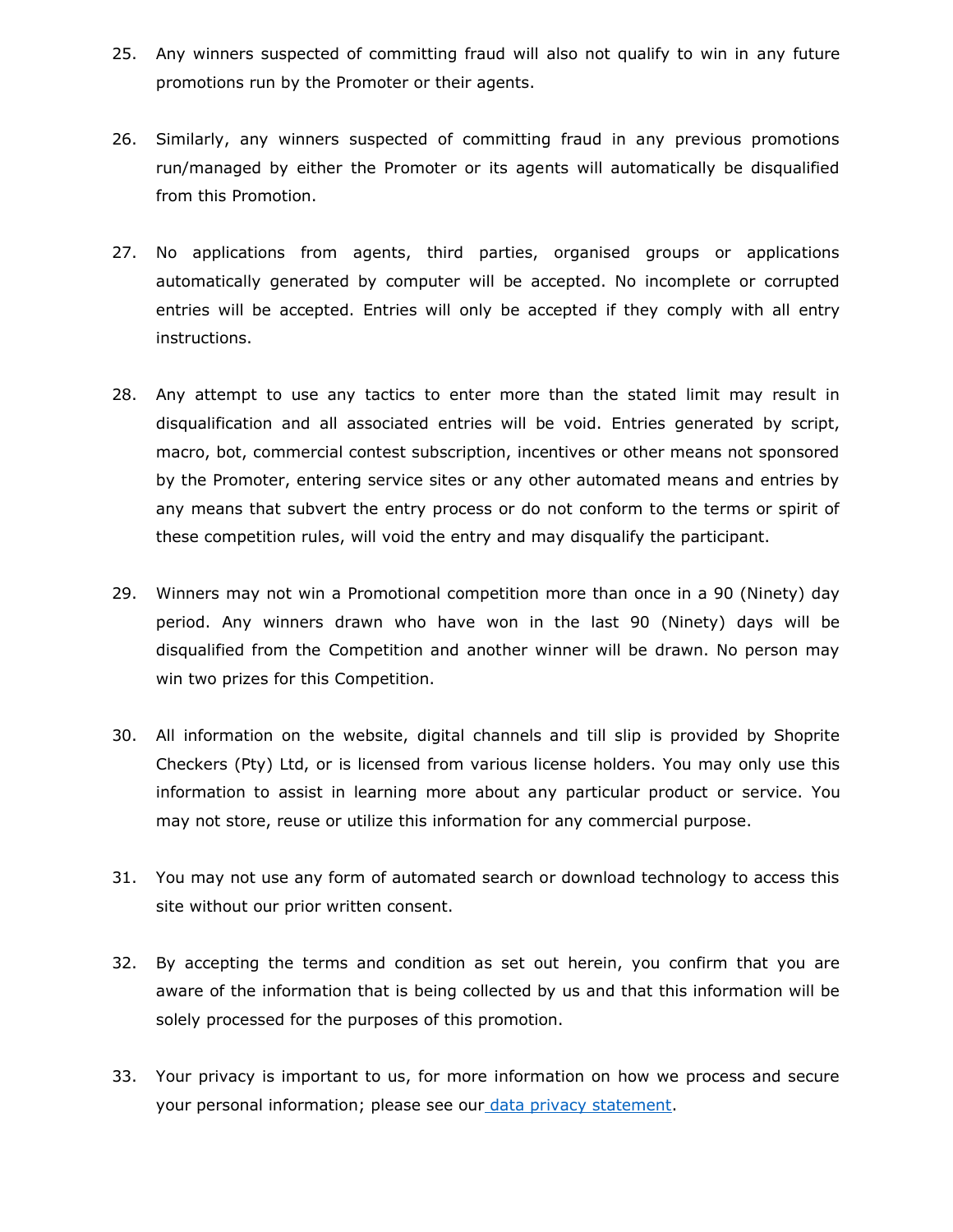## **Annexure "A"**

## **Participating items:**

| <b>Brand</b>  | <b>Article</b> | <b>Product</b>                         |
|---------------|----------------|----------------------------------------|
| <b>BOKOMO</b> | 10136351       | CEREAL BRAN FLAKES BOKOMO 500G         |
|               | 10136693       | CEREAL CORN FLAKES BOKOMO 750G PACK    |
|               | 10138405       | RUSKS BOKOMO 500G, BUTTERMILK          |
|               | 10139505       | CEREAL CORN FLAKES BOKOMO 1KG PACK     |
|               | 10140705       | OATS TRADITION BOKOMO 1KG              |
|               | 10147366       | CEREAL CRUNCHY BOKOMO 350G, RBOW       |
|               | 10155622       | RUSKS BOKOMO 500G, CON/MILK&FUDGE      |
| <b>CERES</b>  | 10125465       | JUICE CERES 200ML, MEDLEY OF FRT       |
|               | 10126417       | JUICE CERES 1L, SECRET/VALLEY          |
|               | 10136830       | JUICE CERES 1L, APL                    |
|               | 10139489       | JUICE CERES 1L, WHISP OF SUMM          |
|               | 10140603       | JUICE CERES 1L, RUBY GRPFRT            |
|               | 10142348       | JUICE CERES 200ML, APL                 |
|               | 10146307       | JUICE CERES 1L, LITCHI                 |
|               | 10146308       | JUICE CERES 200ML, LITCHI              |
|               | 10147924       | JUICE CERES 200ML, MANGO               |
|               | 10538888       | JUICE CERES 1L, TREASURES              |
| <b>CLOVER</b> | 10127925       | CREAM UHT DAIRY WHIPPED CLOVER 250G    |
|               | 10136729       | MILK FRSH FULL CREAM CLOVER 2L         |
|               | 10136730       | MILK FRSH LOW FAT 2% CLOVER 2L         |
|               | 10138267       | MAGEU NUMBER 1 500ML CART, BAN         |
|               | 10139598       | FETA CHEESE CLOVER 400G TUB, PLAIN     |
|               | 10141984       | CREAM CLOVER 250ML, ORIG               |
|               | 10148245       | MAGEU NUMBER 1 500ML CART, CRM         |
|               | 10176416       | MILK FRSH FULL CREAM SEAL CLOVER 250ML |
|               | 10176447       | MILK FRSH FULL CREAM SEAL CLOVER 1L    |
|               | 10176448       | MILK FRSH LOW FAT 2%SEAL CLOVER 1L     |
|               | 10198896       | MILK UHT FULL CREAM CLOVER 500ML SQUAT |
|               | 10204538       | MAGEU NUMBER 1 2L CART, BAN            |
|               | 10204539       | MAGEU NUMBER 1 2L CART, CRM            |
|               | 10392555       | MILK UHT FULL CREAM CLOVER 1L PRISMA   |
|               | 10392557       | MILK UHT LOW FAT 2% CLOVER 1L PRISMA   |
|               | 10411902       | FRT NECTAR CLOVER LIFE 500ML, MX BERRY |
|               | 10413121       | MILK FRSH U-PASTURE FC CLOVER 2L       |
|               | 10413122       | MILK FRSH U-PASTURE 2%LF CLOVER 2L     |
|               | 10419666       | MAAS AMASI FULL CRM CLOVER 2L          |
|               | 10423611       | MAGEU NUMBER 1 1L, BAN CUST            |
|               | 10423612       | MAGEU NUMBER 1 1L, SBERRY/CRM          |
|               | 10457154       | MAGEU NUMBER 1 1L, CRMY VAN            |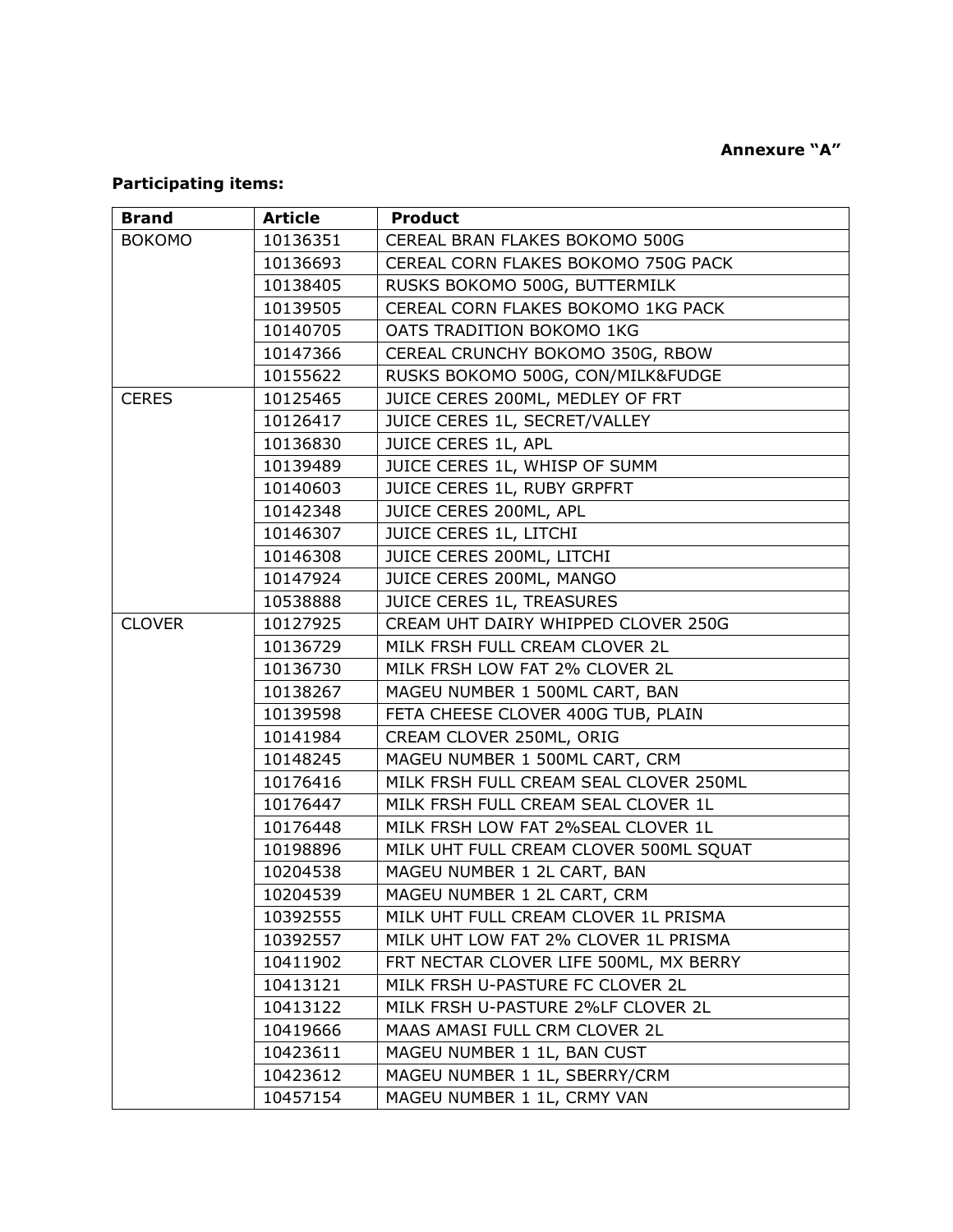|                 | 10492070             | CUSTARD UHT VANILLA CLOVER 1L                                           |
|-----------------|----------------------|-------------------------------------------------------------------------|
|                 | 10492437             | DAIRY SNACK SMTH CLOVER 1KG, SBERRY                                     |
|                 | 10492438             | DAIRY SNACK SMTH CLOVER 1KG, MIX FRT                                    |
|                 | 10492439             | DAIRY SNACK SMTH CLOVER 1KG, APRC                                       |
|                 | 10492441             | DAIRY SNACK SMTH CLOVER 6X100G, SBERRY                                  |
|                 | 10492442             | DAIRY SNACK SMTH CLOVER 6X100G, ST/AP/MF                                |
|                 | 10512388             | MILK UHT FULL CREAM CLOVER 200ML                                        |
|                 | 10512546             | YOGH D-SNACK DL CRM BLISS 500G, STRAWB                                  |
|                 | 10512547             | YOGH D-SNACK DL CRM BLISS 500G, HNUT                                    |
|                 | 10512549             | YOGH D-SNACK DL CRM BLISS 500G, CHCCHIP                                 |
|                 | 10512550             | YOGH D-SNACK DL CRM BLISS 500G, BLK FOR                                 |
|                 | 10532940             | MILK UHT DAIRY BLEND MED FAT NUMEL 1L                                   |
|                 | 10536667             | MILK UHT NOLAC LACTFREE CLOVER 1L                                       |
|                 | 10548169             | DAIRY SNACK SNACKPACK 6X70G, STRAWB                                     |
|                 | 10548170             | DAIRY SNACK SNACKPACK 6X70G, MIX FRT                                    |
|                 | 10634147             | CHEESE SLICES SLICE O NICE CLOVER 360G                                  |
|                 | 10634148             | CHEESE SLICES SLICE O NICE CLOVER 810G                                  |
|                 | 10634159             | CHEESE SLICES CLOVER 360G, CHED PROC                                    |
|                 | 10634160             | CHEESE SLICES CLOVER 360G, GOUDA PROC                                   |
|                 | 10634162             | CHEESE SLICES CLOVER 810G, CHED PROC                                    |
|                 | 10634163             | CHEESE SLICES CLOVER 810G, GOUDA PROC                                   |
|                 | 10634165             | CHEESE SLICES CLOVER 180G, CHED PROC                                    |
|                 | 10634166             | CHEESE SLICES CLOVER 180G, GOUDA PROC                                   |
|                 | 10634353             | CHEESE GOUDA CLOVER 400G PK                                             |
|                 | 10634355             | CHEESE TUSSERS WHITE CLOVER 400G PK                                     |
|                 | 10724565             | CREAMER CREAMEL CLOVER 750ML BOX                                        |
|                 | 10727452             | MAAS AMASI MED CREAM CLOVER 2KG                                         |
|                 | 10727487             | MILK FRESH MED CREAM CLOVER 250ML                                       |
| <b>DAWN</b>     | 10137783             | H&B LOTION DAWN 400ML, COCO BUT                                         |
|                 | 10138530<br>10140473 | H&B LOTION DAWN 400ML, TROP CRM                                         |
|                 | 10141404             | H&B LOTION DAWN 400ML, RICH LANOLIN<br>H&B LOTION DAWN 400ML, VITAMIN E |
|                 | 10144754             | H&B LOTION DAWN 400ML, SPECIAL MUSK                                     |
|                 | 10249365             | H&B LOTION DAWN 400ML, ALOE VERA                                        |
|                 | 10361669             | H&B LOT FOR MEN DAWN 400ML, ACTIVE                                      |
|                 | 10361670             | H&B LOT FOR MEN DAWN 400ML, REFRESH                                     |
|                 | 10615103             | H&B CREAM DAWN 400ML TUB, RICH LANOLIN                                  |
|                 | 10615106             | H&B CREAM DAWN 400ML TUB, SPECIAL MUSK                                  |
|                 | 10615108             | H&B CREAM DAWN 400ML TUB, COCOA BUTTER                                  |
|                 | 10615135             | H&B CREAM DAWN 400ML TUB, MEN REFRESH                                   |
|                 | 10615136             | H&B CREAM DAWN 400ML TUB, MEN ACTIVE                                    |
|                 | 10619576             | H&B LOT FOR MEN DAWN 400ML, ENERGY                                      |
|                 | 10619578             | H&B LOT FOR MEN DAWN 400ML, LEGACY                                      |
|                 | 10695303             | H&B LOTION DAWN 400ML, SHEA BUTT&ALM                                    |
|                 | 10695304             | H&B LOTION DAWN 400ML, CHAMOM&MORINGA                                   |
| <b>DLITE</b>    | 10248800             | SPREAD 37% FAT DLITE 1KG                                                |
| <b>DOMESTOS</b> | 10129422             | DISNFECTNT DOMESTOS 750ML, LEM                                          |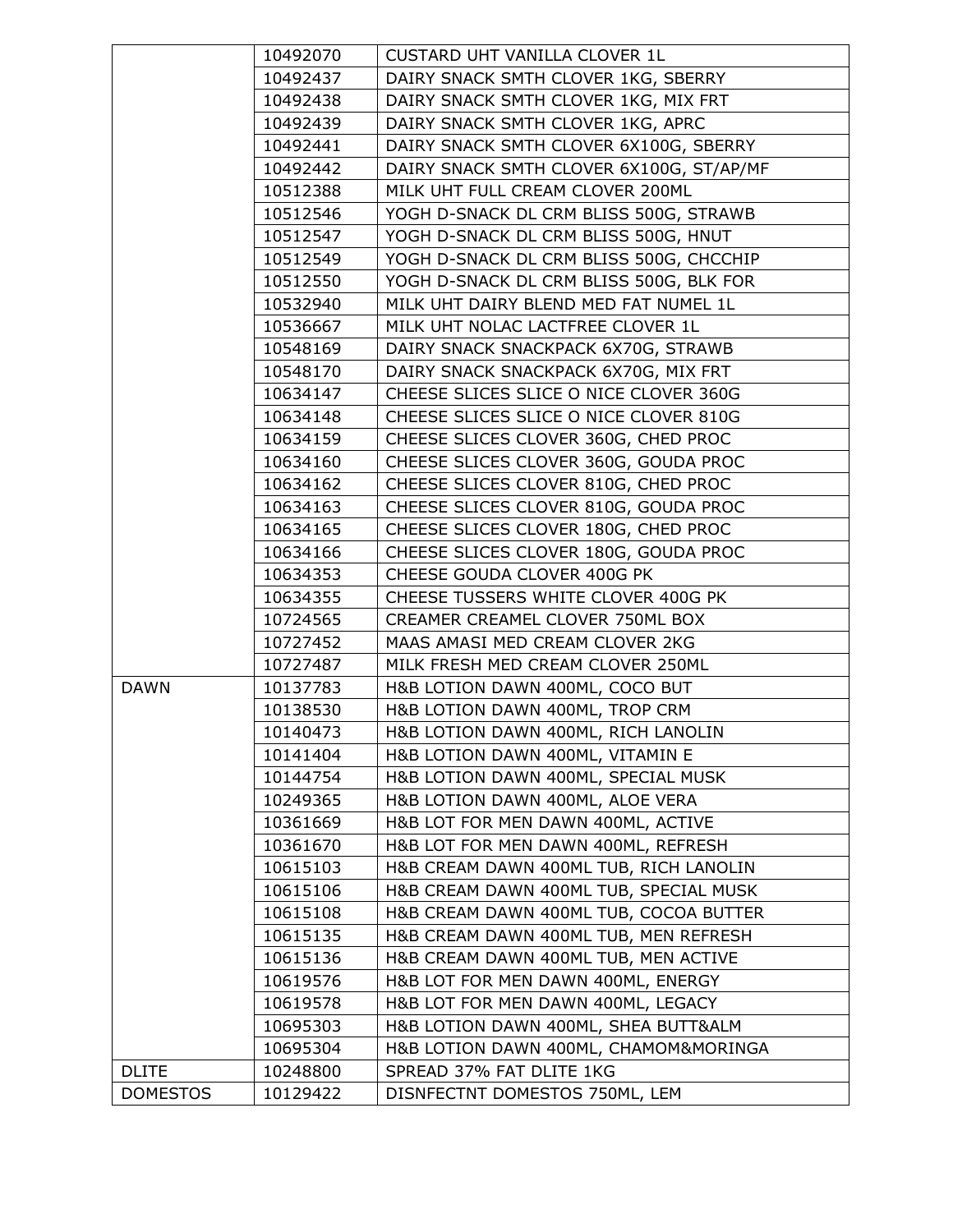|                   | 10170998 | DISNFECTNT DOMESTOS 750ML, SUMMER FRS    |
|-------------------|----------|------------------------------------------|
|                   | 10198482 | DISNFECTNT DOMESTOS 750ML, LAV BLAST     |
|                   | 10540092 | DISNFECTNT DOMESTOS 750ML, WHT&SHINE     |
|                   | 10549937 | RIMBLOCK DOMESTOS 55G, OCEAN             |
| <b>DORITOS</b>    | 10189170 | CHIPS CORN DORITOS 45G, SWT CHILI PEP    |
|                   | 10189171 | CHIPS CORN DORITOS 45G, CHSE             |
|                   | 10189175 | CHIPS CORN DORITOS 150/145G, SWT CHILI   |
|                   | 10189176 | CHIPS CORN DORITOS 150/145G, CHSE        |
|                   | 10391406 | CHIPS CORN DORITOS 250/240G, SUPREME CHS |
|                   | 10721654 | CHIPS CORN DORITOS 150/145G, FLAMIN HOT  |
| <b>HANDY ANDY</b> | 10126894 | CLEANING AGNT HANDY ANDY 750ML, AMMONIA  |
|                   | 10139260 | CLEANING AGNT HANDY ANDY 750ML B, SPRING |
|                   | 10144837 | CLEANING AGNT HANDY ANDY 750ML, LEM FRSH |
|                   | 10146600 | APC HANDY ANDY 500ML, AMMONIA FRSH       |
|                   | 10193123 | CLEANING AGNT HANDY ANDY 750ML, LAV FRSH |
|                   | 10244131 | APC HANDY ANDY 500ML, LAV                |
|                   | 10342422 | CLEANING AGNT HANDY ANDY 750ML B, PPOURI |
|                   | 10417263 | CLEANING AGNT HANDY ANDY 750ML R, PPOURI |
|                   | 10417264 | CLEANING AGNT HANDY ANDY 750ML REF, LAV  |
|                   | 10417265 | CLEANING AGNT HANDY ANDY 750ML REF, LEM  |
| <b>KNORR</b>      | 10125455 | GRAVY KNORR 24G, RST CHIC                |
|                   | 10126106 | SOUP REGULAR KNORR 50G, MUTTON VEG       |
|                   | 10128196 | SOUP REGULAR KNORR 50G, CHAKALAKA        |
|                   | 10130663 | CUP A SOUP KNORR 4S, CRMY MUSH           |
|                   | 10130746 | PASTA SAUCE KNORR 36G, BACON CARBON      |
|                   | 10130747 | PASTA SAUCE KNORR 36G, 3 CHSE            |
|                   | 10131030 | PASTA SAUCE KNORR 36G, CHSE MUSH GARL    |
|                   | 10135646 | MINCE MATE SMK BACON&CHED KNORR 230G     |
|                   | 10137989 | SAUCE KNORR 38G, CHS&PEPPERCORN          |
|                   | 10138437 | CUP A SOUP KNORR 3S, CHIC&VEG            |
|                   | 10138441 | CUP A SOUP KNORR 4S, CHIC MUSH           |
|                   | 10139276 | COOK IN SAUCE KNORR 58G, BEEF STROGANOF  |
|                   | 10139278 | COOK IN SAUCE KNORR 58G, CHIC ALA KING   |
|                   | 10139282 | POTATO BAKE KNORR 43G, GARL HERB         |
|                   | 10139283 | COOK-IN-SCE VEG BAKE KNORR, ROAST GARL   |
|                   | 10140101 | GRAVY KNORR 34G, ROAST MEAT              |
|                   | 10140561 | CUP A SOUP KNORR 4S, CHIC NOODLE         |
|                   | 10140562 | CUP A SOUP KNORR 4S, HEARTY BEEF         |
|                   | 10140563 | CUP A SOUP KNORR 4S, BEEF VEG            |
|                   | 10140646 | SOUP REGULAR KNORR 50G, CHIC NOODLE      |
|                   | 10140647 | SOUP REGULAR KNORR 50G, CRM OF CHIC      |
|                   | 10140651 | SOUP REGULAR KNORR 50G, THCK VEG         |
|                   | 10140652 | SOUP REGULAR KNORR 50G, RICH OXTAIL      |
|                   | 10140654 | SOUP REGULAR KNORR 50G, MINESTRONE       |
|                   | 10140655 | SOUP REGULAR KNORR 50G, HEARTY BEEF      |
|                   | 10140657 | SOUP REGULAR KNORR 50G, BEEF TOM         |
|                   | 10140658 | SOUP REGULAR KNORR 50G, CHILI BEEF&VEG   |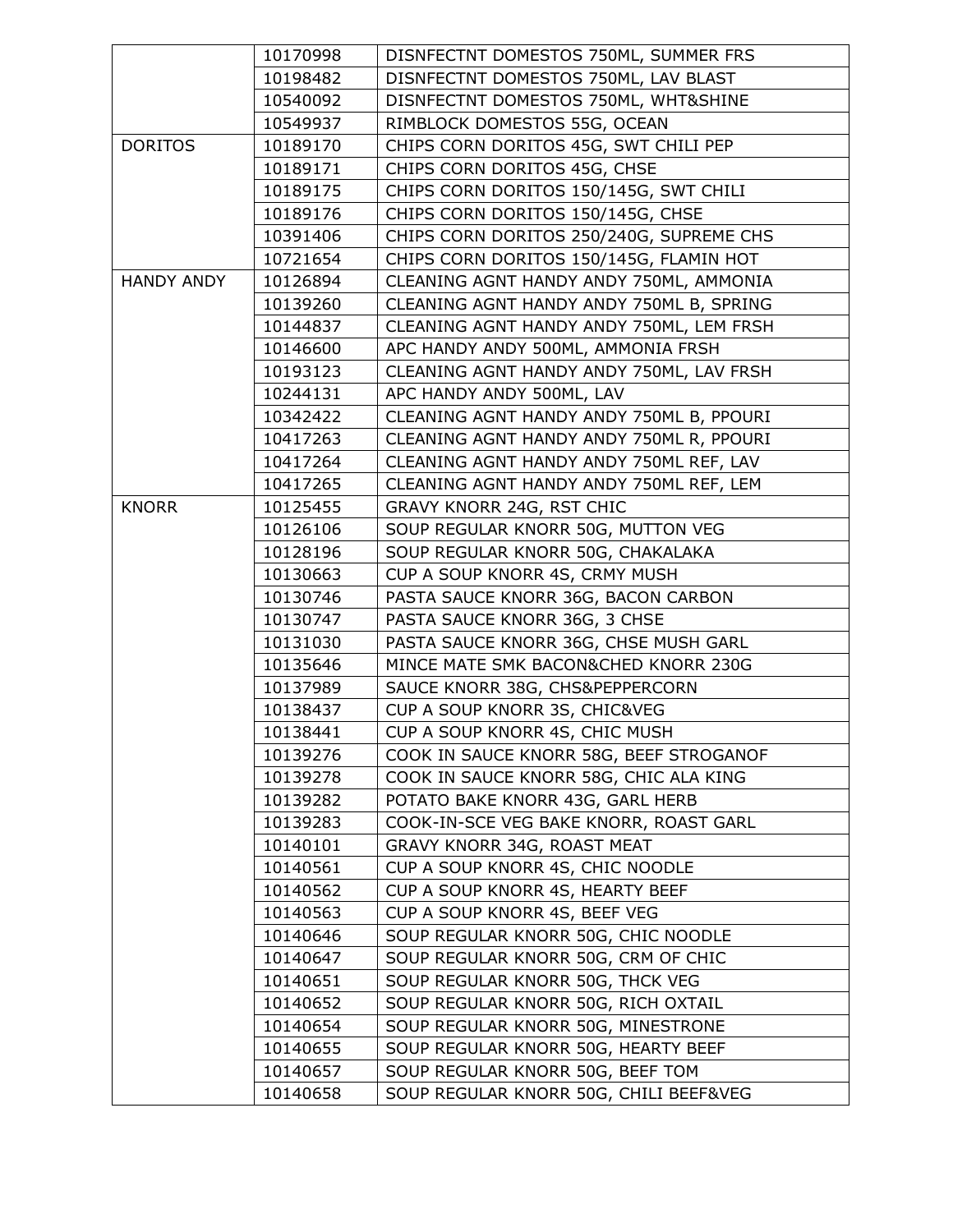| 10140662             | SAUCE KNORR 38G, CRMY CHSE                                    |
|----------------------|---------------------------------------------------------------|
| 10140663             | SAUCE KNORR 38G, CRMY MUSH                                    |
| 10140667             | <b>GRAVY BROWN ONION KNORR 34G</b>                            |
| 10140882             | GRAVY KNORR 26G, RICH SAVOURY                                 |
| 10141171             | SOUP REGULAR KNORR 50G, BEEF ONION                            |
| 10141336             | SAUCE BLACK PEPPER KNORR 38G                                  |
| 10144906             | PASTA&SAUCE MAC&CHS BACON KNORR 128G                          |
| 10146372             | SOUP REGULAR KNORR 50G, BROWN ONION                           |
| 10147152             | CUP A SOUP KNORR 4S, COUNTRY VEG                              |
| 10147153             | CUP A SOUP LITE KNORR 4S, BEEF VEG                            |
| 10149391             | COOK IN SAUCE KNORR PACKE, SAVOURY MINCE                      |
| 10149392             | COOK IN SAUCE KNORR PACKET, SPAGHETTI                         |
| 10150293             | PASTA&SAUCE ALFREDO KNORR 125G                                |
| 10150299             | SAUCE KNORR 38G, CLASSIC WHT                                  |
| 10150530             | SOUP REGULAR KNORR 50G, OXTAIL VEG                            |
| 10156137             | SAUCE KNORR 38G, CRMY GARL                                    |
| 10156139             | SAUCE KNORR 38G, 3 CHSE                                       |
| 10156142             | COOK IN SAUCE KNORR PACKET, CHIC M/ROOM                       |
| 10163139             | CUP A SOUP KNORR 4S, LAMB&VEG                                 |
| 10173281             | SOUP TASTY KNORR 50G, CHIC                                    |
| 10173282             | SOUP TASTY KNORR 50G, OXTAIL                                  |
| 10173283             | SOUP TASTY KNORR 50G, MINESTRONE                              |
| 10173284             | SOUP TASTY KNORR 50G, HEARTY BEEF                             |
| 10173285             | SOUP TASTY KNORR 50G, MUTTON VEG                              |
| 10176993             | SALAD DRES KNORR 340ML, CRM ITALIA                            |
| 10176994             | SALAD DRES KNORR 340ML, BLUE CHSE                             |
| 10176995             | SALAD DRES KNORR 340ML, RANCH                                 |
| 10176997             | SALAD DRES KNORR 340ML, 1000 ISL                              |
| 10183385             | SOUP TASTY KNORR 50G, OXTL VEG RJAH                           |
| 10183429             | SOUP TASTY KNORR 50G, M/VEG MRS BALL                          |
| 10188976             | <b>GRAVY SAUSAGE KNORR 28G</b>                                |
| 10189335             | SALAD DRES KNORR 340ML, CRMY HON&MUST                         |
| 10189336             | SALAD DRES KNORR 340ML, CRMY GREEK                            |
| 10189337             | SALAD DRES KNORR 340ML, CRMY GARL&HERB                        |
| 10189340             | SALAD DRES KNORR 340ML, GREEK                                 |
| 10189341             | SALAD DRES KNORR 340ML, LITE GREEK                            |
| 10189342             | SALAD DRES KNORR 340ML, FRENCH                                |
| 10189343             | SALAD DRES KNORR 340ML, LITE FRENCH                           |
| 10189344             | SALAD DRES KNORR 340ML, ITALIAN                               |
| 10189345             | SALAD DRES KNORR 340ML, LITE ITALIAN                          |
| 10256796<br>10256798 | SOUP TASTY KNORR 50G, ONION<br>SOUP TASTY KNORR 50G, BEEF BBQ |
|                      |                                                               |
| 10256799             | SOUP TASTY KNORR 50G, CHIC ONION                              |
| 10347571             | COOK IN SAUCE KNORR 47G, BEEF&RMARY                           |
| 10347572             | COOK IN SAUCE KNORR 47G, THAI GRN                             |
| 10347573             | POTATO BAKE KNORR 43G, SRCRM CHIVE                            |
| 10361396             | COOK IN BAG KNORR 35G, RST CHIC                               |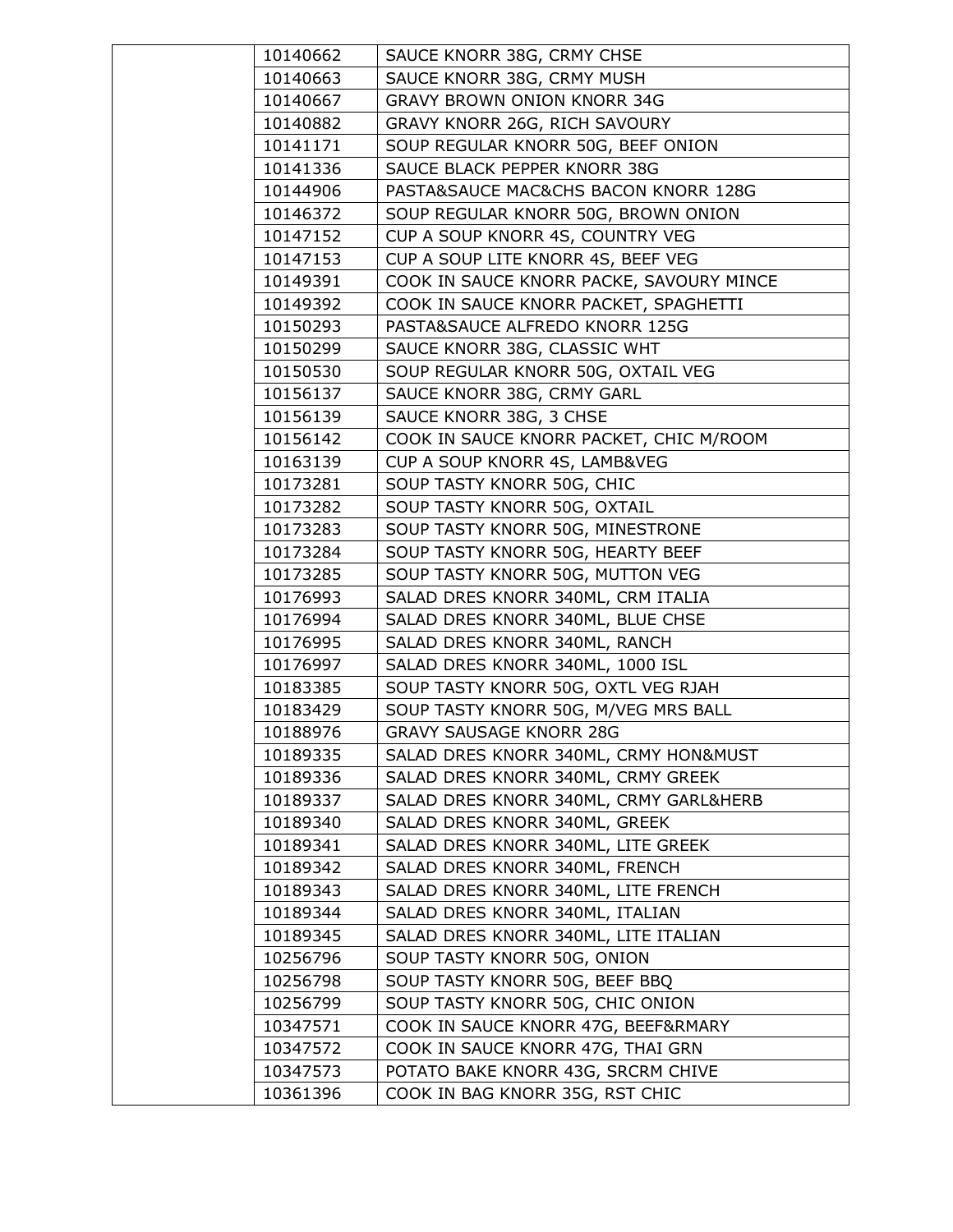|                | 10361397 | COOK IN BAG KNORR 35G, BBQ               |
|----------------|----------|------------------------------------------|
|                | 10361398 | COOK IN BAG KNORR 35G, GARL ROSEMARY     |
|                | 10378223 | <b>GRAVY LAMB&amp;ROSEMARY KNORR 35G</b> |
|                | 10378224 | STOCK LIQ KNORR 4S, VEG                  |
|                | 10378225 | STOCK LIQ KNORR 4S, CHIC                 |
|                | 10378226 | STOCK LIQ KNORR 4S, BEEF                 |
|                | 10378227 | STOCK LIQ KNORR 2S, BEEF                 |
|                | 10378228 | STOCK LIQ KNORR 2S, CHIC                 |
|                | 10399828 | COOK IN BAG KNORR 35G, CHIC WINGS        |
|                | 10458588 | SOUP REGULAR KNORR 200G, BRWN ONION      |
|                | 10458589 | SOUP REGULAR KNORR 200G, MINESTRONE      |
|                | 10462831 | SOUP REGULAR KNORR 50G, MUSH             |
|                | 10462832 | SOUP REGULAR KNORR 50G, TOM              |
|                | 10539461 | SOUP REGULAR KNORR 200G, BEEF ONION      |
|                | 10539462 | SOUP REGULAR KNORR 200G, CHAKALAKA       |
|                | 10643770 | LASAGNE MATE KNORR 295G, CHICK           |
| <b>KNORROX</b> | 10124520 | SOUP BOX KNORROX 200G, OXTAIL            |
|                | 10124521 | SOYA KNORROX 200G, CHILI BF              |
|                | 10125706 | SOUP BOX KNORROX 200G, MINESTRONE        |
|                | 10129359 | STOCK CUBES KNORROX 24S, OXTAIL          |
|                | 10133773 | STOCK CUBES KNORROX 12S, OXTAIL          |
|                | 10136838 | STOCK CUBES KNORROX 6S, CHILI BF         |
|                | 10137520 | STOCK CUBES KNORROX 12S, BEEF            |
|                | 10137521 | STOCK CUBES KNORROX 12S, CHIC            |
|                | 10137522 | STOCK CUBES KNORROX 12S, CHIL BEEF       |
|                | 10138980 | STOCK CUBES KNORROX 6S, RICH OXTAIL      |
|                | 10140659 | STOCK CUBES KNORROX 6S, BEEF             |
|                | 10140660 | STOCK CUBES KNORROX 6S, CHIC             |
|                | 10144063 | SOUP BOX KNORROX 200G, BEEF              |
|                | 10144064 | SOUP BOX KNORROX 200G, CHILI BF          |
|                | 10147282 | STOCK CUBES KNORROX 24S, BEEF            |
|                | 10147283 | STOCK CUBES KNORROX 24S, CHILI BEEF      |
|                | 10147305 | SOUP BOX KNORROX 200G, CHIC              |
|                | 10150355 | SOYA BOX KNORROX 100G, CHILI BF          |
|                | 10151294 | STOCK CUBES KNORROX 24S, CHIC            |
|                | 10156135 | STOCK CUBES KNORROX 12S, BEEF CURRY      |
|                | 10156136 | STOCK CUBES KNORROX 24S, BEEF CURRY      |
|                | 10171444 | SOUP KNORROX 400G BAG, CHILI BF          |
|                | 10171445 | SOUP KNORROX 400G BAG, BEEF              |
|                | 10171446 | SOUP KNORROX 400G BAG, OXTAIL            |
|                | 10171456 | SOYA KNORROX 400G, OXTAIL TOM ONION      |
|                | 10171457 | SOYA KNORROX 400G, MUTTON                |
|                | 10171458 | SOYA KNORROX 400G, CHILI BF              |
|                | 10171459 | SOYA KNORROX 400G, SAVOURY               |
|                | 10453325 | STOCK CUBES KNORROX 36S, CHILI BEEF      |
|                | 10549694 | SOUP KNORROX 750G BAG, OXTAIL            |
|                | 10549695 | SOUP KNORROX 750G BAG, MUTTON            |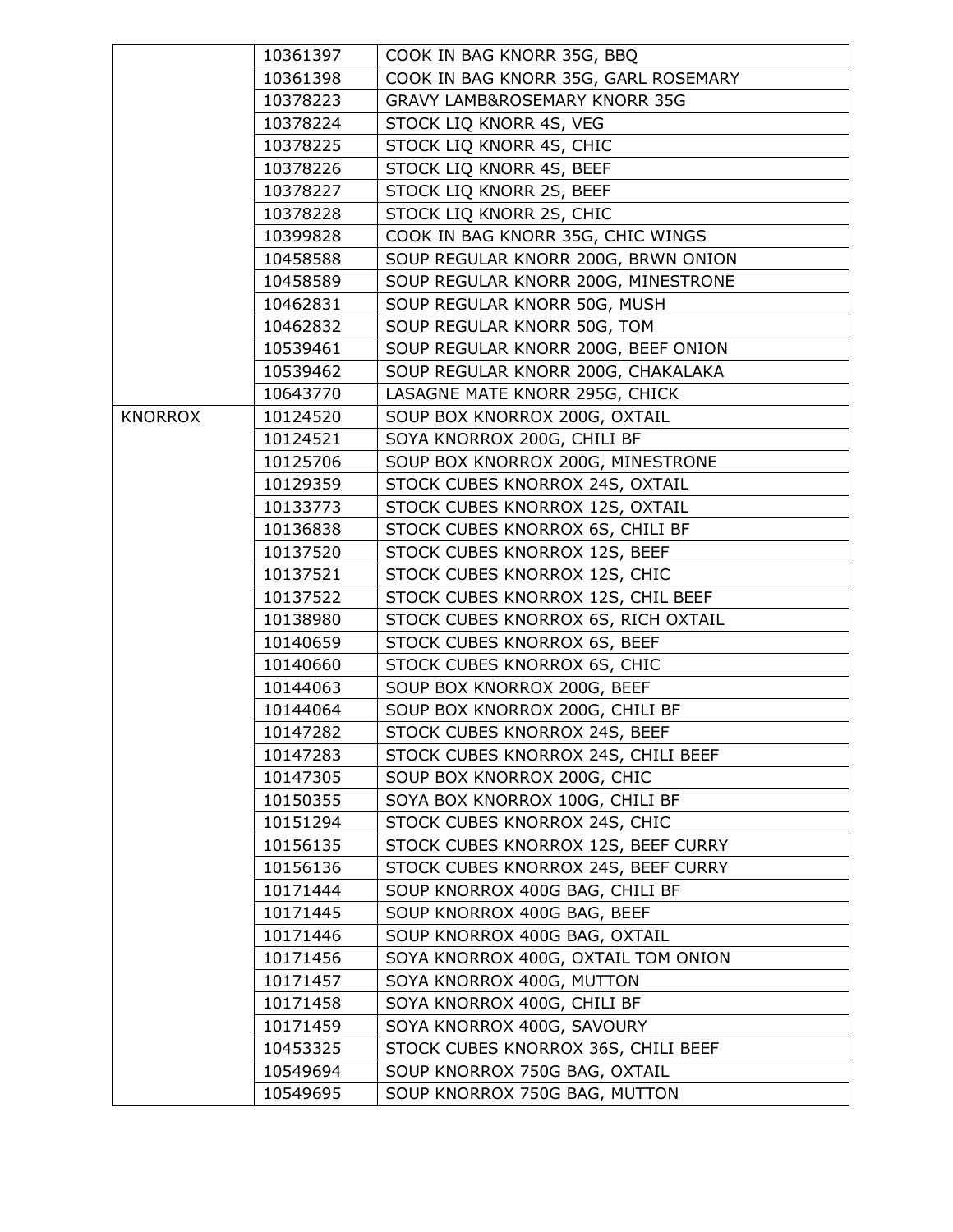|                 | 10549696 | SOUP KNORROX 750G BAG, CHILI BEEF        |
|-----------------|----------|------------------------------------------|
|                 | 10549697 | SOUP KNORROX 750G BAG, BEEF              |
|                 | 10619877 | STOCK CUBES KNORROX 12S, CURRY VEG       |
|                 | 10619878 | STOCK CUBES KNORROX 12S, TOM/ONION       |
|                 | 10663736 | SEASONING CHICKEN KNORROX 15G SACHET     |
|                 | 10712127 | SPICE KNORROX 175G PACK, CHIC            |
|                 | 10751880 | SEASONING CHICKEN KNORROX 10X15G SACHET  |
| <b>KRUSH</b>    | 10135601 | FRT JUICE 100% KRUSH 1.5L, 6FRT 6VT LITE |
|                 | 10143969 | FRT JUICE 100% KRUSH 1.5L, ORNG          |
|                 | 10143970 | FRT JUICE 100% KRUSH 1.5L, BERRY         |
|                 | 10143971 | FRT JUICE 100% KRUSH 1.5L, PUNCH         |
|                 | 10143972 | FRT JUICE 100% KRUSH 1.5L, MANGO         |
|                 | 10176411 | FRT JUICE 100% KRUSH 1.5L, 6FRT WHTFBRE  |
|                 | 10189261 | FRT JUICE 100% KRUSH 1.5L, APL           |
| <b>LIFEBUOY</b> | 10193155 | HAND WASH LIFEBUOY 200ML, TOTAL          |
|                 | 10207152 | BATH SOAP LIFEBUOY 175G, DEOFRSH         |
|                 | 10207153 | BATH SOAP LIFEBUOY 175G, TOTAL           |
|                 | 10207154 | BATH SOAP LIFEBUOY 175G, HERBAL          |
|                 | 10207155 | BATH SOAP LIFEBUOY 175G, CARE            |
|                 | 10207156 | BATH SOAP LIFEBUOY 100G, TOTAL           |
|                 | 10207157 | BATH SOAP LIFEBUOY 100G, HERBAL          |
|                 | 10455720 | BATH SOAP LIFEBUOY 175G, LEMON FRESH     |
|                 | 10519910 | BATH SOAP LIFEBUOY 175G, MOIST PLUS      |
|                 | 10631693 | HAND SANITIZER TOTAL LIFEBUOY 50ML       |
|                 | 10635269 | BATH SOAP LIFEBUOY 175G, TEA TREE&ALOE   |
|                 | 10695278 | BODY WASH LIFEBUOY 400ML, LEMON FRESH    |
|                 | 10695279 | BODY WASH LIFEBUOY 400ML, HERBAL         |
|                 | 10695280 | BODY WASH LIFEBUOY 400ML, TOTAL 10       |
|                 | 10695282 | BODY WASH LIFEBUOY 750ML, LEMON FRESH    |
|                 | 10695283 | BODY WASH LIFEBUOY 750ML, TOTAL 10       |
|                 | 10725996 | HAND SANITIZER TOTAL LIFE BUOY 100ML     |
|                 | 10728192 | SANITIZER SPRAY LIFEBUOY 120ML CAN       |
|                 | 10748783 | BATH SOAP LIFEBUOY 175G, CHARC&MINT      |
| <b>LIPTON</b>   | 10143489 | ICE TEA LIPTON 1.5L, PCH                 |
|                 | 10143490 | ICE TEA LIPTON 500ML, LEM                |
|                 | 10143491 | ICE TEA LIPTON 500ML, PCH                |
|                 | 10154374 | ICE TEA LIPTON 500ML, RASPB              |
|                 | 10179165 | ICE TEA LIPTON 1.5L, RASPB               |
|                 | 10190226 | ICE TEA LIPTON 500ML, GRN                |
|                 | 10360969 | ICE TEA LIPTON 1L, PCH                   |
| LIQUI FRUIT     | 10126416 | JUICE 100% LIQUIFRUIT 1L, BFAST PUNCH    |
|                 | 10126419 | JUICE LIQUIFRUIT 250ML, BFAST PUNCH      |
|                 | 10127446 | JUICE 100% LIQUIFRUIT 1L, LITCHI         |
|                 | 10137430 | JUICE 100% LIQUIFRUIT 1L, BERRY BLAZE    |
|                 | 10137431 | JUICE 100% LIQUIFRUIT 1L, PASI/POWER     |
|                 | 10139948 | JUICE 100% LIQUIFRUIT 1L, CRAN COOL      |
|                 | 10140277 | JUICE 100% LIQUIFRUIT 1L, ORNG           |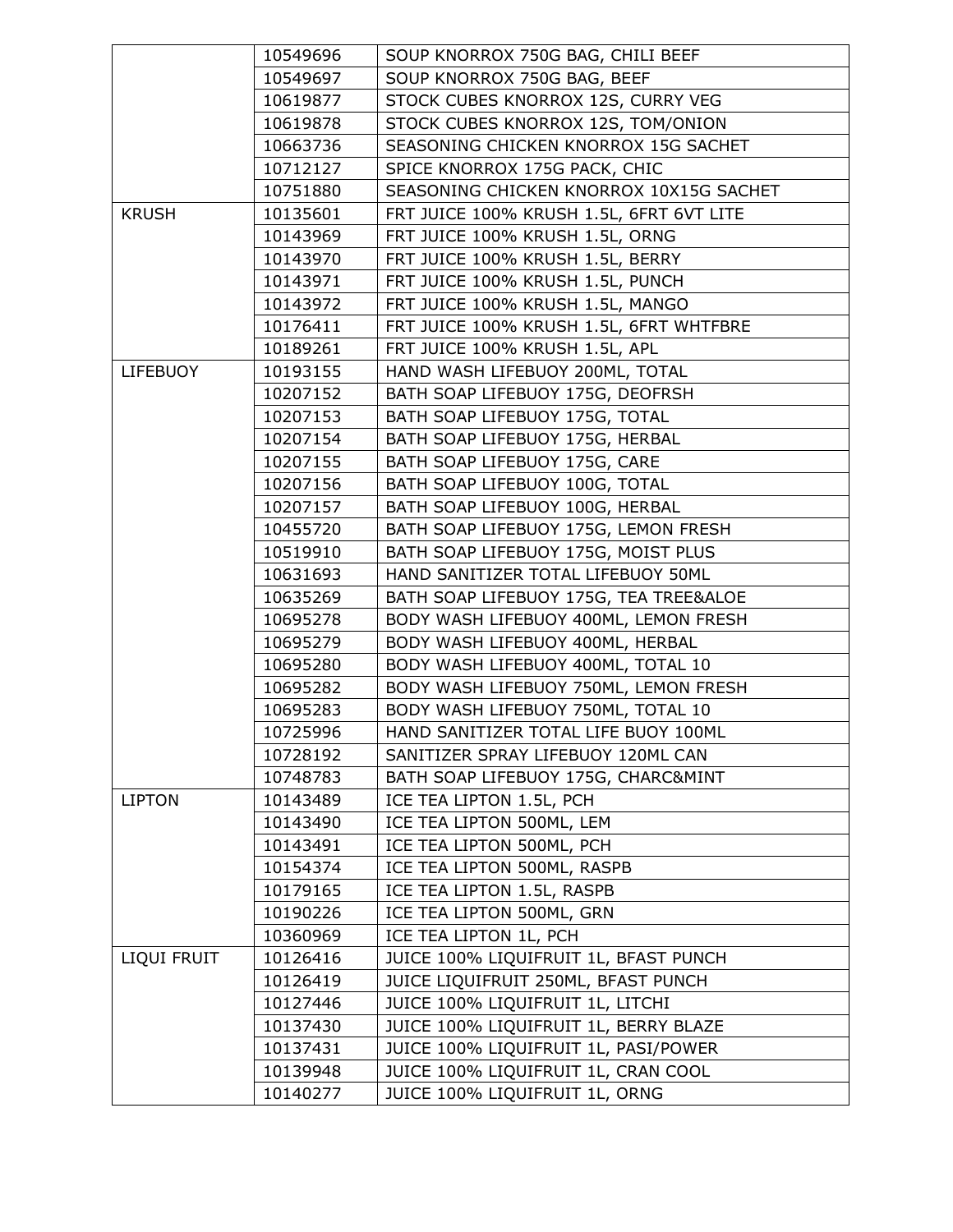|                   | 10141292 | JUICE 100% LIQUIFRUIT 1L, CLEAR APL      |
|-------------------|----------|------------------------------------------|
|                   | 10141294 | JUICE 100% LIQUIFRUIT 1L, RED GRAPE      |
|                   | 10142618 | JUICE LIQUIFRUIT 250ML, CLEAR APL        |
|                   | 10142619 | JUICE LIQUIFRUIT 250ML, RED GRAPE        |
|                   | 10145880 | JUICE LIQUIFRUIT 250ML, MANG ORNG        |
|                   | 10145881 | JUICE 100% LIQUIFRUIT 1L, MANG ORNG      |
|                   | 10212207 | JUICE 100% LIQUIFRUIT 2L, BFAST PUNCH    |
|                   | 10212208 | JUICE 100% LIQUIFRUIT 2L, CLEAR APL      |
|                   | 10212209 | JUICE 100% LIQUIFRUIT 2L, MANG ORNG      |
|                   | 10212210 | JUICE 100% LIQUIFRUIT 2L, RED GRAPE      |
|                   | 10230472 | JUICE 100% LIQUIFRUIT 2L, TROP           |
|                   | 10230473 | JUICE 100% LIQUIFRUIT 2L, MANGO          |
|                   | 10491669 | JUICE 100% LIQUIFRUIT 2L, CRANB COOL     |
|                   | 10514956 | JUICE 100% LIQUIFRUIT 2L, BERRY BLAZE    |
|                   | 10514957 | JUICE 100% LIQUIFRUIT 1L, RED GRP&CNUT   |
|                   | 10533733 | SPRK JUICE LIQUIFRUIT 1.25L, CRAN COOLER |
|                   | 10533783 | SPRK JUICE LIQUIFRUIT 250ML, RED GRAPE   |
|                   | 10533786 | SPRK JUICE LIQUIFRUIT 250ML, CRANB COOLR |
|                   | 10735910 | JUICE 100% LIQUIFRUIT 1L, TROPICAL       |
| <b>LUCKY STAR</b> | 10136520 | PILCHARDS LUCKY STAR 155G, TOM           |
|                   | 10136521 | PILCHARDS LUCKY STAR 155G, CHILI         |
|                   | 10136523 | PILCHARDS LUCKY STAR 215G, CHILI         |
|                   | 10136524 | PILCHARDS LUCKY STAR 215G, TOM           |
|                   | 10185083 | PILCHARDS LUCKY STAR 400G, TOM           |
|                   | 10185084 | PILCHARDS LUCKY STAR 400G, CHILI         |
| <b>MOIRS</b>      | 10126423 | CHERRIES GLACE MOIRS 100G, GLACE RED     |
|                   | 10126429 | COCONUT FINE MOIRS 200G                  |
|                   | 10134808 | CUSTARD POWD REFILL MOIRS 250G PACK      |
|                   | 10136939 | PUDDING INST MOIRS 90G, CHOC             |
|                   | 10136942 | PUDDING INST MOIRS 90G, VAN              |
|                   | 10140829 | JELLY MOIRS 80G, SBERRY                  |
|                   | 10140839 | JELLY MOIRS 80G, CHERRY                  |
|                   | 10140840 | JELLY MOIRS 80G, GRNGAGE                 |
|                   | 10140902 | CAKE MIX VANILLA MOIRS 400G PACK         |
|                   | 10140903 | ESSENCE VANILLA MOIRS 100ML              |
|                   | 10147444 | CUSTARD POWDER VANILLA MOIRS 500G        |
|                   | 10150015 | CUSTARD POWDER VANILLA MOIRS 250G        |
|                   | 10177886 | CUSTARD REFILL MOIRS 500G PACK           |
| <b>MR PASTA</b>   | 10124087 | PASTA SPAGHETTI MR PASTA 500G PK         |
|                   | 10124088 | PASTA MACARONI MR PASTA 500G PK          |
|                   | 10127711 | PASTA ELBOW MR PASTA 500G PK             |
|                   | 10127712 | PASTA MR PASTA 500G, SCREWS              |
|                   | 10137106 | PASTA MR PASTA 500G, GNOCCI              |
|                   | 10137107 | PASTA MR PASTA 500G, PENNE RIGATE        |
|                   | 10154494 | PASTA MR PASTA 500G, CAVATAPPI           |
|                   | 10154495 | PASTA MR PASTA 500G, PIPE RIGATE         |
|                   | 10160687 | PASTA MR PASTA 500G, TRICOL              |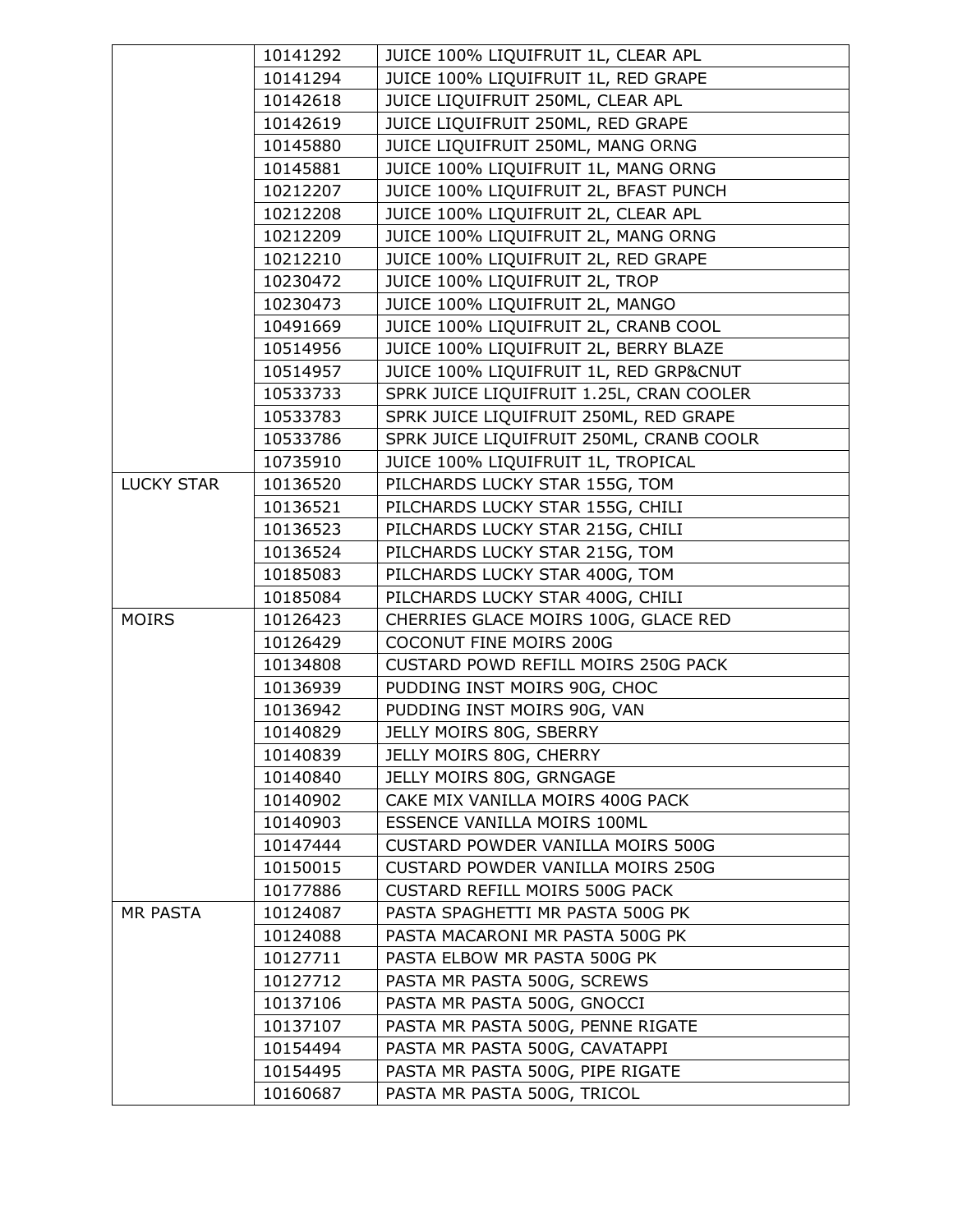|                | 10504074 | NOODLES INST BEEF MR PASTA 60G        |
|----------------|----------|---------------------------------------|
|                | 10504076 | NOODLES INST VEGETABLE MR PASTA 60G   |
|                | 10504393 | NOODLES INST ASTD MR PASTA 5X60G      |
|                | 10504394 | NOODLES INST CHIC MR PASTA 60G        |
|                | 10715946 | NOODLES INST MR PASTA 60G CUP, BEEF   |
|                | 10715947 | NOODLES INST MR PASTA 60G CUP, CHIC   |
| <b>NIKNAKS</b> | 10196581 | SNACK CHEESE PROMOPK NIKNAKS 5X22G    |
|                | 10349027 | SNACK CHEESE NIKNAKS 200G PACK        |
|                | 10398833 | SNACK CHEESE+15GFREE NIKNAKS 55G      |
|                | 10626780 | SNACK NIKNAKS 135G, CHILLI CHSE       |
|                | 10626781 | SNACK NIKNAKS 135G, SPICY BEEF        |
|                | 10626782 | SNACK NIKNAKS 135G, CHEESE            |
|                | 10626783 | SNACK NIKNAKS 135G, FRT CHUTNEY       |
|                | 10702203 | SNACK NIKNAKS 200G PACK, CHSE         |
|                | 10751389 | SNACK NIKNAKS 135G, FLAMIN HOT        |
| <b>OMO</b>     | 10138916 | BLEACH OMO 750ML, FRSH                |
|                | 10210480 | WASHING POWDER AUTO OMO 3KG BAG       |
|                | 10216654 | WASHING POWDER MULTIACTIVE OMO 2KG    |
|                | 10216655 | WASHING POWDER AUTO OMO 2KG BAG       |
|                | 10217573 | WASHING POWDER MULTIACTIVE OMO 1KG    |
|                | 10456263 | DETERG LIQ OMO 1.5L                   |
|                | 10497549 | WASHING POWDER MULTIACTIVE OMO 250G   |
|                | 10498306 | WASHING POWDER MULTIACTIVE OMO 500G   |
|                | 10511560 | DETERG LIQ AUTO COMFORT OMO 1.5L      |
|                | 10532233 | WASHING POWDER COMFORT OMO 2KG        |
|                | 10640525 | DETERG CAPS AUTO OMO 24S              |
|                | 10734237 | WASHING POWDER HYGIENE AUTO OMO 2KG   |
|                | 10734238 | WASHING POWDER HYGIENE H/WASH OMO 2KG |
|                | 10741566 | WASHING POWDER AUTO OMO 4KG BAG       |
| <b>OTTIMO</b>  | 10319431 | WOK ELECTRIC OTTIMO 300MM             |
|                | 10323986 | FRYPAN ELECTRC SQUARE OTTIMO EA       |
|                | 10324036 | TOASTER STAINLES STEEL OTTIMO 2 SLICE |
|                | 10324066 | TOASTER STAINLES STEEL OTTIMO 4 SLICE |
|                | 10324359 | HAIR CLIPPER RECHARGEABLE OTTIMO EA   |
|                | 10327962 | MICROWAVE MANUAL SILVER OTTIMO 17L    |
|                | 10333409 | TOASTER COOL TOUCH OTTIMO 2 SLICE     |
|                | 10333410 | TOASTER COOL TOUCH OTTIMO 4 SLICE     |
|                | 10335995 | <b>GAME TV STATION 16 BIT</b>         |
|                | 10337752 | STRAIGHTENER HAIR OTTIMO 25W          |
|                | 10348763 | IRON STEAM OTTIMO 1600W               |
|                | 10368515 | PIE MAKER TWO OTTIMO EA               |
|                | 10368516 | DOUGHNUT MAKER WHITE OTTIMO 6S        |
|                | 10405597 | EGG BOILER BLACK OTTIMO EA            |
|                | 10413270 | FRYPAN ELECTRC RECT BLACK OTTIMO 6CM  |
|                | 10484079 | MIXER HAND OTTIMO 200W                |
|                | 10484102 | BBQ GRILL ELECTRIC OTTIMO 2000W       |
|                | 10484113 | FOOD PROCESSOR OTTIMO 1.4L            |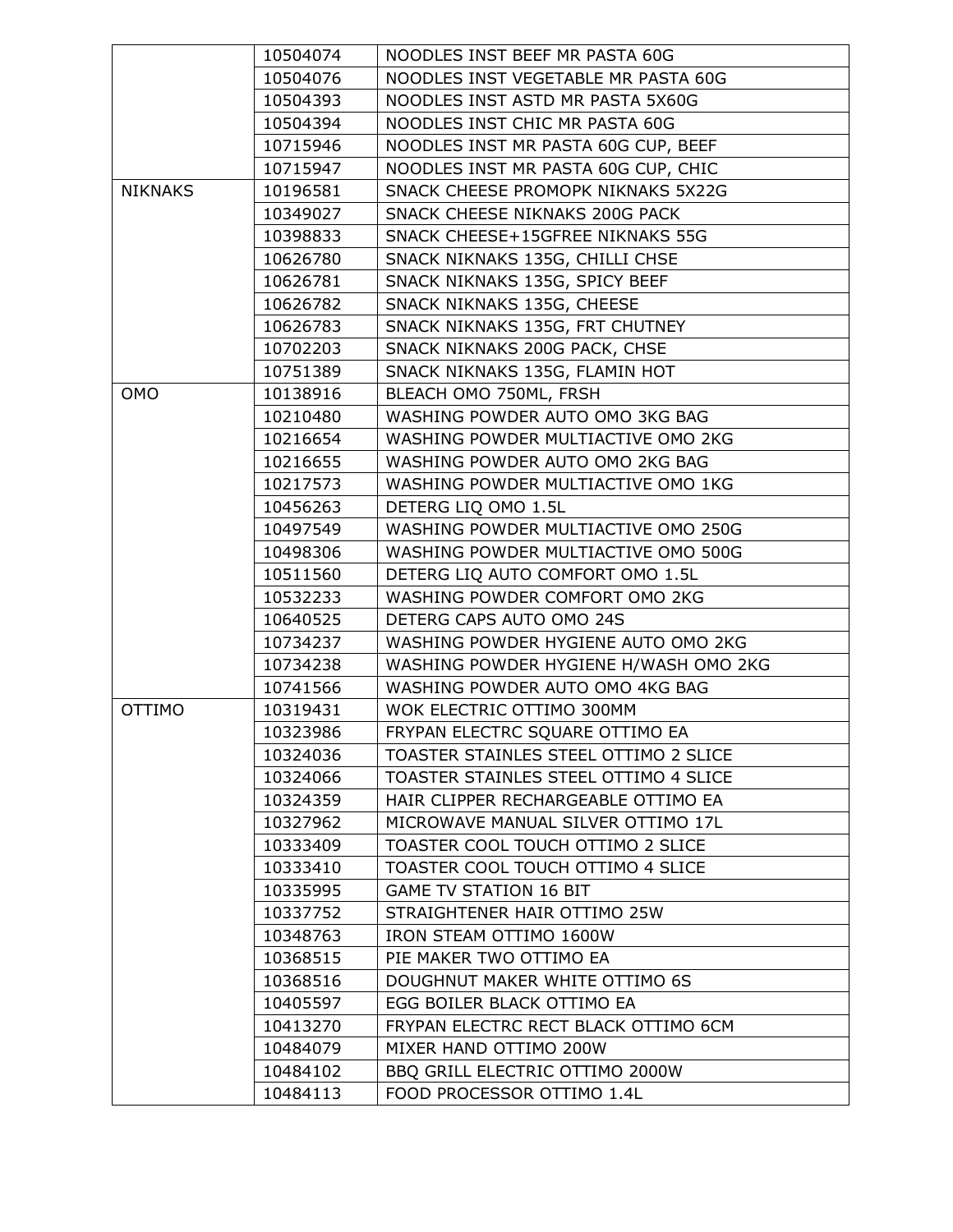|                 | 10484118 | BLENDER STICK OTTIMO EA                  |
|-----------------|----------|------------------------------------------|
|                 | 10484123 | HAIR CLIPPER SET OTTIMO EA               |
|                 | 10491152 | HOTPLATE SPIRAL TWIN OTTIMO 2200W        |
|                 | 10493247 | BLENDER JUG OTTIMO 1.5L                  |
|                 | 10503923 | KETTLE C/LESS LT BLUE FK1401 OTTIMO 1.7L |
|                 | 10503926 | KETTLE C/LESS PATT WHITE OTTIMO 1.7L     |
|                 | 10503927 | KETTLE C/LESS PATT BLACK OTTIMO 1.7L     |
|                 | 10503928 | KETTLE C/LESS DESIGN WHITE OTTIMO 1.7L   |
|                 | 10503932 | CARVING KNIFE ELECTRIC HM29 OTTIMO EA    |
|                 | 10504857 | KETTLE C/LESS DESIGN BLACK OTTIMO 1.7L   |
|                 | 10511428 | STRAIGHTENER HAIR OTTIMO 35W             |
|                 | 10511925 | KETTLE C/LESS WHITE OTTIMO 1.7L          |
|                 | 10511926 | KETTLE C/LESS BLACK OTTIMO 1.7L          |
|                 | 10517198 | OVEN MINI 3 PLATE OTTIMO 40L             |
|                 | 10517200 | OVEN MINI OT2B32 OTTIMO 30L              |
|                 | 10524416 | IRON STEAM OTTIMO 1600W                  |
|                 | 10525096 | KETTLE C/LESS GREY OTTIMO 1.7L           |
|                 | 10525111 | HAIRDRYER 1400W OTTIMO HD1215            |
|                 | 10528844 | KETTLE C/LESS 360D WHITE OTTIMO 1.7L     |
|                 | 10528862 | SANDWICH MAKER 2 SLICE BLK OTTIMO 1S     |
|                 | 10531355 | KETTLE C/LESS FK-1409 OTTIMO 2.5L        |
|                 | 10534699 | KETTLE AUTO BLACK OTTIMO 1.7L            |
|                 | 10534700 | KETTLE AUTO OP-KT119 WHITE OTTIMO 1.7L   |
|                 | 10553323 | KETTLE C/LESS SILO BLACK OTTIMO EA       |
|                 | 10553324 | KETTLE C/LESS SILO WHITE OTTIMO EA       |
|                 | 10553325 | COFFEE MAKER BLACK OTTIMO 10CUP          |
|                 | 10553439 | IRON STEAM BLUE OTTIMO 1600W             |
|                 | 10628208 | IRON DRY ALU OTTIMO 1200W                |
|                 | 10628458 | IRON STEAM NON STICK OTTIMO 1600W        |
|                 | 10630761 | MICROWAVE MANUAL SILVER OTTIMO 20L       |
|                 | 10636737 | IRON DRY 1200W OTTIMO WHT&PURPLE         |
|                 | 10638289 | SANDWICH PRESS 2 SLICE OTTIMO BLK S/ST   |
|                 | 10681016 | KETTLE CORDLESS GLASS OTTIMO 1.7L        |
|                 | 10695935 | OVEN MINI OTTIMO 24L                     |
|                 | 10696775 | KETTLE C/LESS IMMERSE BLACK OTTIMO 1.7   |
|                 | 10696993 | KETTLE C/LESS IMMERSE WHITE 1.7L OTTIM   |
|                 | 10713081 | KETTLE C/LESS STNLS STL OTTIMO 1.7L SR   |
|                 | 10722639 | WOK ELECTRIC NON STICK OTTIMO            |
| <b>PRONUTRO</b> | 10125724 | CEREAL PRONUTRO 500G, ORIG               |
|                 | 10125726 | CEREAL PRONUTRO 500G, BAN                |
|                 | 10125731 | CEREAL PRONUTRO 500G, CHOC               |
|                 | 10125733 | CEREAL PRONUTRO 500G, ORIG               |
|                 | 10125734 | CEREAL TODLER PRONUTRO 250G, ORIG VAN    |
| <b>RAJAH</b>    | 10125499 | CURRY POWDER RAJAH 50G, HOT              |
|                 | 10128882 | CURRY POWDER RAJAH 100G, HOT             |
|                 | 10128883 | CURRY POWDER RAJAH 200G, MED             |
|                 | 10128884 | CURRY POWDER RAJAH 100G, MED             |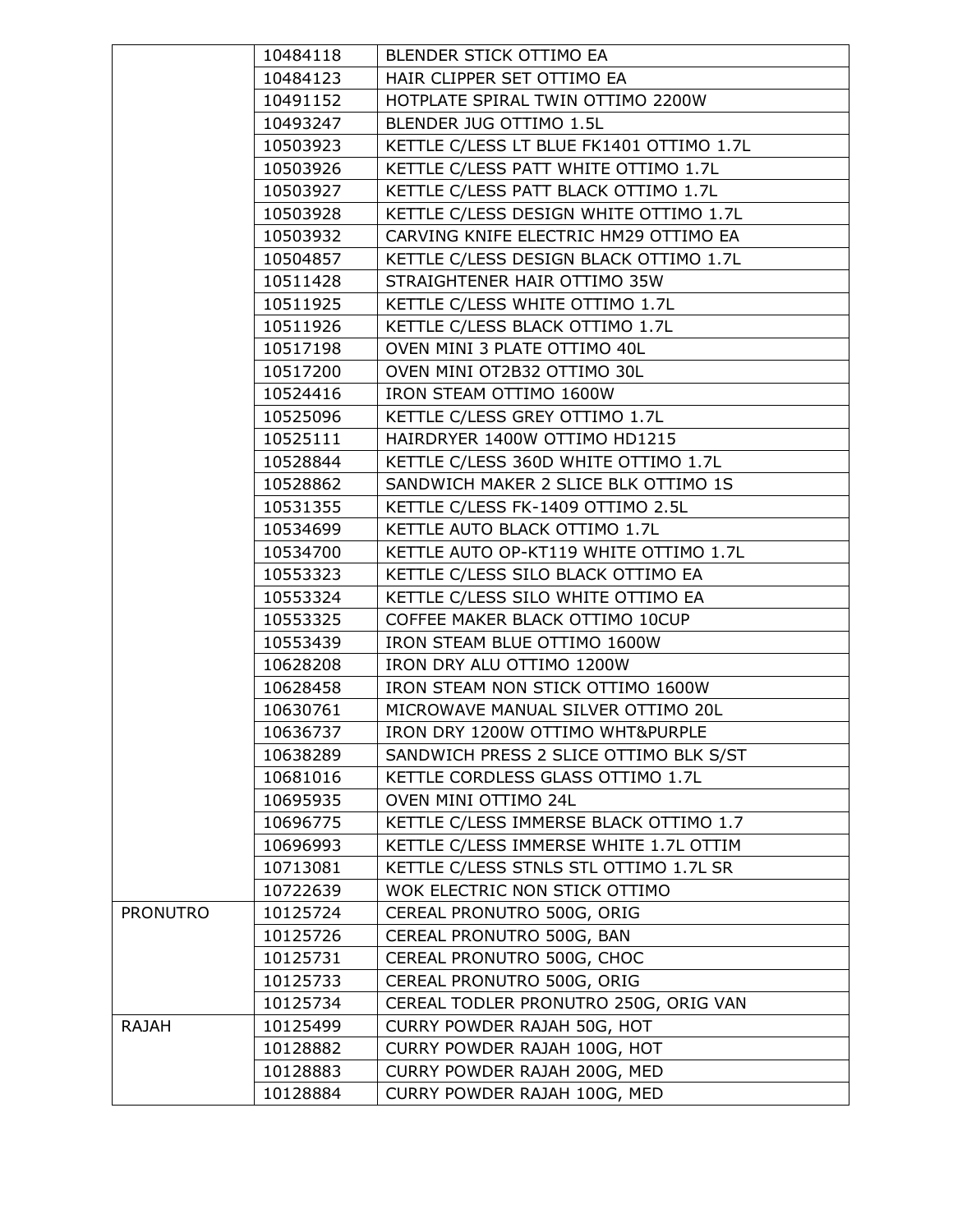|                   | 10129235             | CURRY POWDER RAJAH 200G, MILD&SPCY                                         |
|-------------------|----------------------|----------------------------------------------------------------------------|
|                   | 10129647             | CURRY POWDER RAJAH 7G, HOT                                                 |
|                   | 10129648             | CURRY POWDER RAJAH 7G, MED                                                 |
|                   | 10131253             | CURRY POWDER RAJAH 50G, MED                                                |
|                   | 10132090             | CURRY POWDER RAJAH 7G, ALL IN ONE                                          |
|                   | 10132128             | CURRY POWDER RAJAH 50G, ALL IN ONE                                         |
|                   | 10132135             | CURRY POWDER RAJAH 100G, ALL IN ONE                                        |
|                   | 10133178             | CURRY POWDER RAJAH 50G, MILD&SPCY                                          |
|                   | 10144370             | CURRY POWDER RAJAH 7G, MILD&SPCY                                           |
|                   | 10149973             | CURRY POWDER RAJAH 100G, MILD&SPCY                                         |
|                   | 10475823             | CURRY POWDER RAJAH 50G, FLAVOURFUL&MILD                                    |
|                   | 10475824             | CURRY POWDER RAJAH 100G, FLAVOURFUL&MILD                                   |
|                   | 10641191             | COOK IN SAUCE RAJAH SACHET, BUTTER CHIC                                    |
|                   | 10641192             | COOK IN SAUCE RAJAH SACHET, BEEF MADRAS                                    |
|                   | 10641193             | COOK IN SAUCE RAJAH SACHET, CHIC KORMA                                     |
|                   | 10641194             | COOK IN SAUCE RAJAH SACHET, TIKKA CHIC                                     |
| <b>ROBERTSONS</b> | 10125500             | SPICE PEPPER CAN WHITE ROBERTSONS 50G                                      |
|                   | 10125805             | SPCE BRWN REF CHICKEN ROBERTSONS 84G                                       |
|                   | 10125806             | SPCE BRWN REF ROBERTSONS 80G, STK&CHOP                                     |
|                   | 10125807             | SPCE BRWN REF BBQ ROBERTSONS 64G                                           |
|                   | 10125808             | SPCE BRWN REF MEAT TENDR ROBERTSONS 100G                                   |
|                   | 10125809             | SPCE BRWN REF RICE ROBERTSONS 89G                                          |
|                   | 10125810             | SPCE REF TURMERIC ROBERTSONS 57G                                           |
|                   | 10125812             | SPCE REF GARLIC SALT ROBERTSONS 100G                                       |
|                   | 10125813             | GARLIC FLAKES REFILL ROBERTSONS 70G                                        |
|                   | 10126806             | SPCE REF MIXED HERBS ROBERTSONS 18G                                        |
|                   | 10126807             | SPCE REF PAPRIKA ROBERTSONS 55G                                            |
|                   | 10126808             | SPCE REF PARSLEY ROBERTSONS 12G                                            |
|                   | 10126809             | SPCE ROBERTSONS 72G, PORTUG CHIC                                           |
|                   | 10128830             | ESSENCE VANILLA ROBERTSONS 100ML                                           |
|                   | 10128835             | SPCE BRWN ROBERTSONS BOT, BBQ                                              |
|                   | 10128840             | SPCE ROBERTSONS RED BTL, PEPPER CAYEN                                      |
|                   | 10128844             | SPCE BRWN ROBERTSONS BOT, CHIC                                             |
|                   | 10128845             | SPCE GROUND ROBERTSONS 42G, CORIANDER                                      |
|                   | 10128849             | SPCE GROUND ROBERTSONS 42G, CINNAMON                                       |
|                   | 10128854             | SPICE GINGER GRND ROBERTSONS BOTTLE                                        |
|                   | 10128855<br>10128858 | SPCE GROUND ROBERTSONS BOT, LEM PEPP<br>SPICE HERB ROBERTSONS BOTTLE, MINT |
|                   | 10128859             | SPCE GROUND ROBERTSONS 42G, MIX                                            |
|                   | 10128860             | SPCE ROBERTSONS 18G, MIX                                                   |
|                   | 10128861             | SPICE NUTMEG GRND ROBERTSONS 55G                                           |
|                   | 10128866             | SPCE ROBERTSONS 18G, ORIGANUM                                              |
|                   | 10128872             | SPCE ROBERTSONS 18G, BASIL SWT                                             |
|                   | 10128874             | SPCE ROBERTSONS 18G, PARSLEY DRIED                                         |
|                   | 10128875             | SPCE PEPPERCORN BLK ROBERTSONS 45G                                         |
|                   | 10128876             | SPCE GROUND ROBERTSONS BOT, PEPPER BLK                                     |
|                   | 10128877             | SPCE GROUND ROBERTSONS BOT, PEPPER WHT                                     |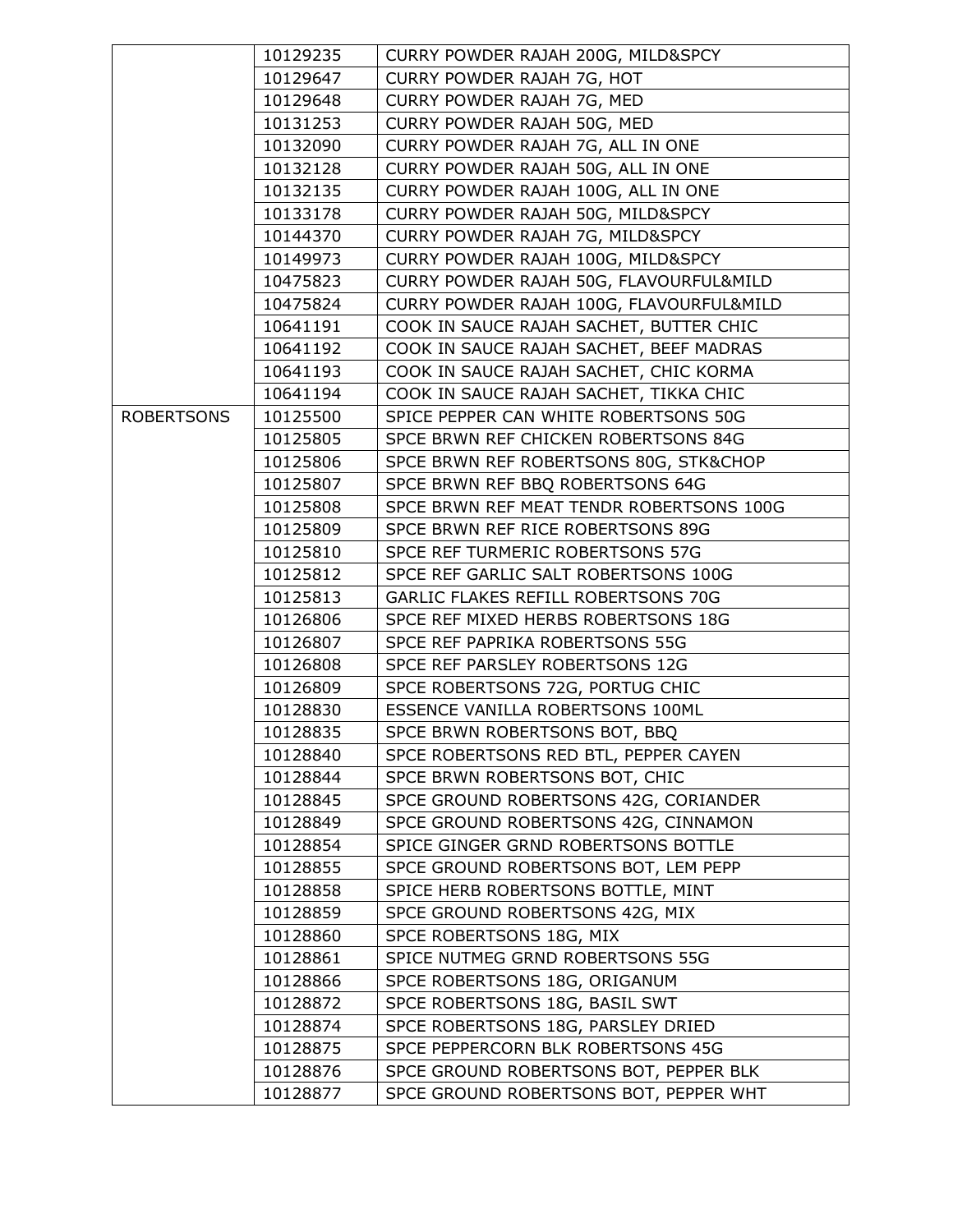| 10128880             | SPCE ROBERTSONS RED BTL, P-PERI                                 |
|----------------------|-----------------------------------------------------------------|
| 10128885             | SPICE HERB ROBERTSONS BOTTLE, ROSEMARY                          |
| 10128886             | SPCE BRWN ROBERTSONS BOT, FOR RICE                              |
| 10128890             | SPCE BRWN ROBERTSONS BOT, STK&CHOPS                             |
| 10128891             | SPCE ROBERTSONS 18G, THYME                                      |
| 10128892             | SPCE GROUND ROBERTSONS 42G, TUMERIC                             |
| 10128893             | SPCE BRWN ROBERTSONS BOT, ZEAL                                  |
| 10129233             | BICARB OF SODA ROBERTSONS 500G PK                               |
| 10129643             | SPCE ROBERTSONS 7G, BBQ                                         |
| 10129644             | SPCE ROBERTSONS 7G, PEPPER CAYEN                                |
| 10129646             | SPCE ROBERTSONS 7G, P-PERI                                      |
| 10130361             | SPCE BRWN REF ROBERTSONS 80G, FISH                              |
| 10130472             | SPCE GRINDER ROBERTSONS 100G, PEPPERCORN                        |
| 10131482             | SPCE ROBERTSONS 7G, CHIC                                        |
| 10131483             | SPCE ROBERTSONS 7G, STK&CHOPS                                   |
| 10131484             | SPICE ENV CHILLI CRUSHED ROBERTSONS 7G                          |
| 10132088             | SPCE ROBERTSONS 7G, CHAKALAKA                                   |
| 10132845             | COLOURING EGG YELLOW ROBERTSONS 100ML                           |
| 10133774             | BICARB OF SODA ROBERTSONS 14G                                   |
| 10133776             | SPCE REF PEPPER COMPOUND ROBERTSONS 50G                         |
| 10133777             | CRM OF TARTAR ROBERTSONS 12G                                    |
| 10133778             | EPSOM SALTS ROBERTSONS 14G                                      |
| 10133787             | TARTARIC ACID ROBERTSONS 12G                                    |
| 10134654             | SPCE CRUSHED ROBERTSONS BOT, GARLIC                             |
| 10135516             | SPCE REF PEPPER BLACK ROBERTSONS 50G                            |
| 10136307             | SPCE REF CHICKEN ROBERTSONS 168G                                |
| 10136308             | SPCE REF BBQ ROBERTSONS 128G                                    |
| 10136309             | SPCE REF STEAK&CHOPS ROBERTSONS 160G                            |
| 10136312             | SPCE REF PORTUGUES CHIC ROBERTSONS 75G                          |
| 10136452             | SPCE GROUND ROBERTSONS BOT, PEP BLK CRS                         |
| 10138091             | SPCE GINGER GROUND ROBERTSONS 50G                               |
| 10138269             | SPCE PEPPER WHITE ROBERTSONS 7G                                 |
| 10147426             | SPCE ROBERTSONS 18G, ITALIAN                                    |
| 10151293             | SEASONING SALT&VINEGAR ROBERTSONS 103G                          |
| 10154945             | SPCE REF ROBERTSONS 79G, MINCE                                  |
| 10165573<br>10166965 | SPCE ROBERTSONS 7G, PORTUG CHIC<br>BAKING POWDER ROBERTSONS 50G |
| 10166966             | BAKING POWDER ROBERTSONS 100G PACK                              |
| 10168462             | SPCE REF ROBERTSONS 80G, SHISANYAMA                             |
| 10168463             | SPCE REF ROBERTSONS 80G, ONION BRWN                             |
| 10171460             | SPCE REF ROBERTSONS 35G, STK&CHOPS                              |
| 10171461             | SPCE REF ROBERTSONS 35G, CHIC                                   |
| 10171462             | SPCE REF ROBERTSONS 35G, BBQ                                    |
| 10195669             | BAKING POWDER ROBERTSONS 200G POUCH                             |
| 10234294             | ESSENCE VANILLA ROBERTSONS 40ML                                 |
| 10234295             | COLOURING YELLOW ROBERTSONS 40ML BOTTLE                         |
| 10237854             | FOOD COLOURING ROBERTSONS 40ML, GRN                             |
|                      |                                                                 |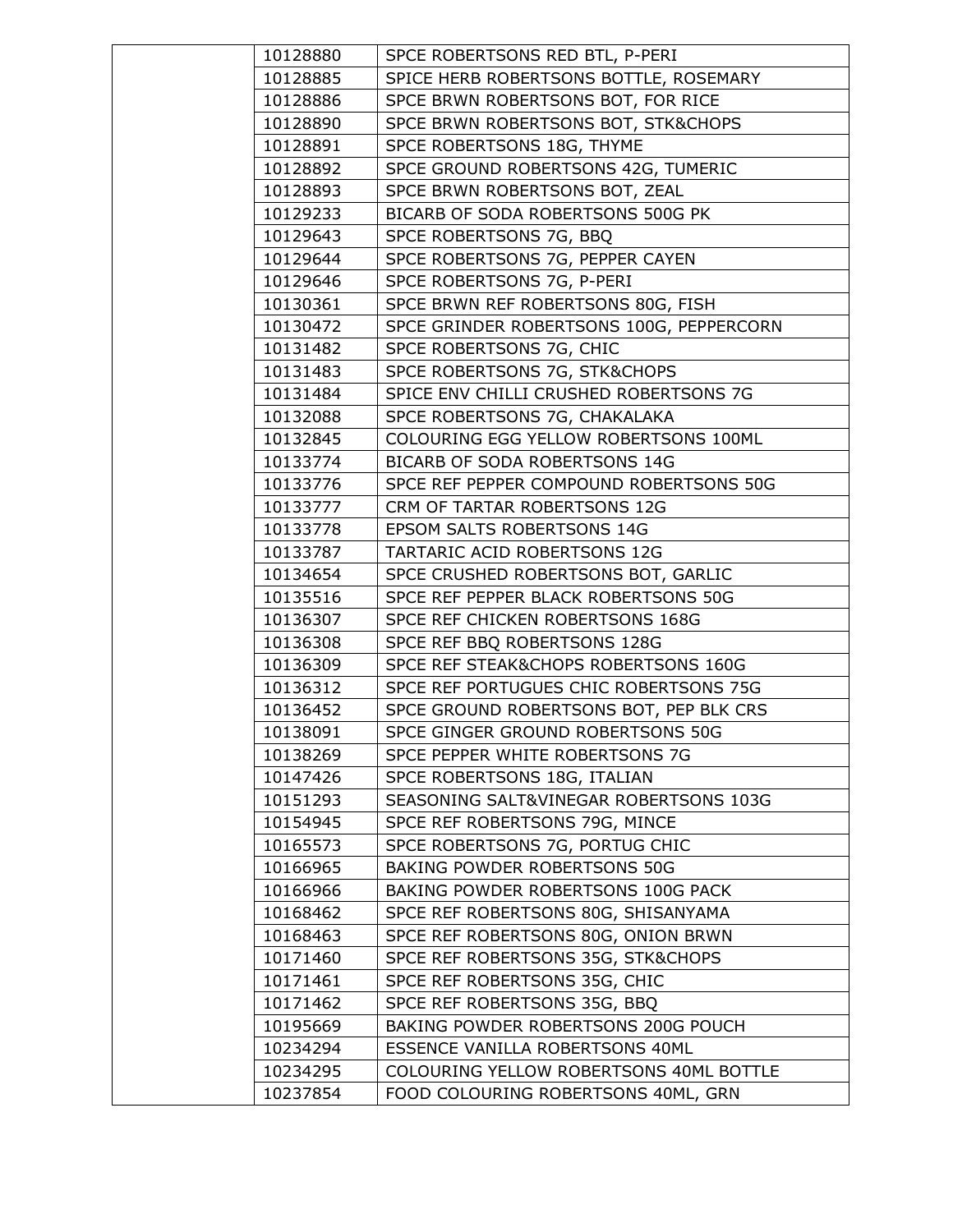|               | 10237860             | ESSENCE ROBERTSONS 40ML, LEM                                                  |
|---------------|----------------------|-------------------------------------------------------------------------------|
|               | 10237867             | FOOD COLOURING ROBERTSONS 40ML, ROSE PNK                                      |
|               | 10237868             | ESSENCE ROBERTSONS 40ML, ALM                                                  |
|               | 10237869             | ESSENCE ROBERTSONS 40ML, ORNG                                                 |
|               | 10237870             | FOOD COLOURING ROBERTSONS 40ML, RED                                           |
|               | 10237872             | FOOD COLOURING ROBERTSONS 40ML, BLUE                                          |
|               | 10256604             | SPCE REF ORIGANUM ROBERTSONS 17G                                              |
|               | 10256605             | SPCE REF ITALIAN HERBS ROBERTSONS 15G                                         |
|               | 10364949             | BICARB OF SODA ROBERTSONS 100G                                                |
|               | 10364950             | EPSOM SALTS ROBERTSONS 100G                                                   |
|               | 10617558             | SPICE RUB ROBERTSONS EA, BRAZIL SMKHSE                                        |
|               | 10617559             | SPICE RUB ROBERTSONS EA, RUSTIC KAROO                                         |
|               | 10617561             | SPICE RUB ROBERTSONS EA, CAJUN CREOLE                                         |
|               | 10735436             | DESSERT SAUCE ROBERTSONS 250ML, CHOC                                          |
| <b>SAFARI</b> | 10129277             | DRIED CAKE MIX SAFARI 500G PACK                                               |
|               | 10129278             | DRIED CAKE MIX CHOICE SAFARI 250G PACK                                        |
|               | 10129281             | DRIED CURRANTS CHOICE SAFARI 250G PACK                                        |
|               | 10129293             | DRIED FRUIT MINC/CUBE ASST SAFARI 250G                                        |
|               | 10129298             | DRIED PEARS CHOICE SAFARI 250G PACK                                           |
|               | 10129299             | DRIED PRUNES CHOICE PITTED SAFARI 250G                                        |
|               | 10129304             | DRIED PRUNES CHOICE LARGE SAFARI 250G                                         |
|               | 10129306             | RAISINS CHOICE SEEDLS SAFARI 250G                                             |
|               | 10129307             | RAISINS CHOICE SEEDLS SAFARI 500G                                             |
|               | 10129315             | DRIED SULTANAS CHOICE GOLDEN SAFARI 250G                                      |
|               | 10130409             | PEANUTS SAFARI 450G, RAISINS                                                  |
|               | 10130410             | PEANUTS RAISINS SAFARI 150G                                                   |
|               | 10130412             | PEANUTS SAFARI 450G, RST SLT                                                  |
|               | 10130413             | PEANUTS ROASTED&SALTED SAFARI 150G                                            |
|               | 10131048             | CAKE MIX FRT MINCE SAFARI 454G PACK                                           |
|               | 10134954             | VINEGAR APPLE CIDER SAFARI 375ML                                              |
|               | 10145843             | DRIED ROLLS SAFARI 80G PACK, GUAVA                                            |
|               | 10149138             | DRIED ROLLS SAFARI 80G PACK, PCH                                              |
|               | 10150338             | JUICE PRUNE SAFARI 250ML                                                      |
|               | 10163707             | NUTS CASHEWS SAFARI 100G, SALT                                                |
|               | 10163711             | NUTS ALMONDS SAFARI 100G, NATURAL                                             |
|               | 10163712             | NUTS ALMONDS SAFARI 100G, FLAKED<br>NUTS ROASTED MIXED SAFARI 100G PACK       |
|               | 10167827             |                                                                               |
|               | 10173012<br>10190609 | DRIED FRUIT BAKER MIX SAFARI 500G<br>DRIED FRT FUNKY BERRY SAFARI 10X25G PACK |
|               | 10346135             | NUTS TRAIL MIX SAFARI 300G PACK                                               |
|               | 10346136             | NUTS LUXURY MIX SAFARI 300G PACK                                              |
|               | 10486901             | DRIED FRT RSINS&CBERRY SAFARI 200G                                            |
|               | 10486902             | DRIED FRT CRANBERRIES SAFARI 70G                                              |
|               | 10528865             | CEREAL BAR NUTS&SEEDS SAFARI 45G                                              |
|               | 10529598             | SNACK BAR SAFARI 40G, ORIG                                                    |
| <b>SHIELD</b> | 10102982             | CLEANER TYRE GLOSS SHIELD 400ML                                               |
|               | 10103448             | SHAMPOO SPLASH SHIELD 1L                                                      |
|               |                      |                                                                               |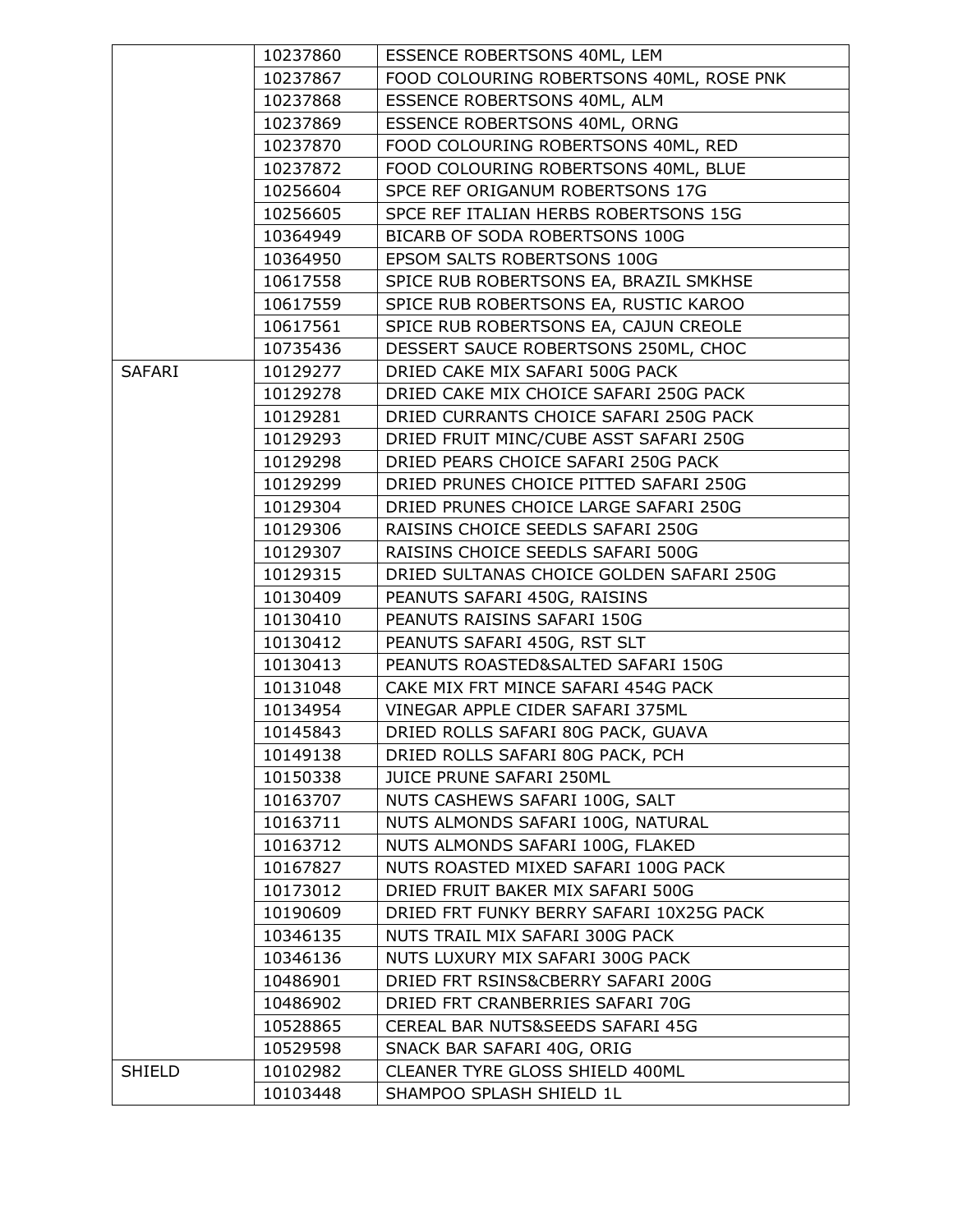| 10103562 | CAR GIFTPACK SHIELD 5PC                  |
|----------|------------------------------------------|
| 10106800 | MAG CLEANER SHIELD 500ML                 |
| 10106820 | LEATHER CARE CLEANER SHIELD 400ML        |
| 10110564 | WAX PASTE SHIELD 200ML                   |
| 10116024 | CLEANER ENGINE SHIELD 500ML              |
| 10116025 | POLISH MIRAPLATE SHIELD 500ML            |
| 10123404 | CLEANER HANDEX SHIELD 500ML              |
| 10123406 | OIL PENETRATING SHIELD 375ML             |
| 10134919 | LDS ROLL ON SHIELD 50ML, OXYGEN          |
| 10146012 | MENS ROLL ON SHIELD 50ML, ORIG           |
| 10146013 | MENS ROLL ON SHIELD 50ML, MUSK           |
| 10146014 | MENS ROLL ON SHIELD 50ML, COOL           |
| 10146015 | MENS ROLL ON SHIELD 50ML, ACTV           |
| 10146016 | MENS ROLL ON SHIELD 50ML, SPRINT         |
| 10146022 | LDS ROLL ON SHIELD 50ML, CLASSIC         |
| 10146023 | LDS ROLL ON SHIELD 50ML, SURE            |
| 10146024 | LDS ROLL ON SHIELD 50ML, MUSK            |
| 10146025 | LDS ROLL ON SHIELD 50ML, CONFIDENCE      |
| 10162192 | MENS ROLL ON REF SACH SHIELD 50ML, ORIG  |
| 10162193 | LDS R/ON REF SACH SHIELD 50ML, CLASSIC   |
| 10162194 | LDS R/ON REF SACH SHIELD 50ML, MUSK      |
| 10168519 | LDS ROLL ON SHIELD 50ML, SENS            |
| 10255869 | LDS ROLL ON SHIELD 50ML, SEXY            |
| 10264115 | POLISH TYRE SHIELD 400ML                 |
| 10269965 | WIPES LEATHER SHIELD                     |
| 10276125 | SHAMPOO EXTREME CLEAN SHIELD 500ML       |
| 10285645 | SHAMPOO XTREME SHIELD 2L                 |
| 10294858 | ADDITIVE ANTI FREEZE SHIELD 1LT          |
| 10299921 | CLEANER FUEL SHIELD 350ML                |
| 10299922 | CLEANER FUEL INJECTOR SHIELD 350ML       |
| 10299924 | ADDITIVE SMOKE FREE SHIELD 500ML         |
| 10299925 | CLEANER DIESEL INJECT SHIELD 350ML       |
| 10299926 | CLEANER CARBURATOR SHIELD 500ML          |
| 10348764 | SHAMPOO&COND SHIELD BLK 1LT              |
| 10368787 | LDS R/ON REF SACH SHIELD 50M, CONFIDENCE |
| 10372891 | CLEANER ENGINE SHIELD CHEM BLK 2LT       |
| 10404284 | AIR FRESHENER FRESH 24 SHIELD            |
| 10421873 | AIR FRESHENER ICE SENSATION SHIELD RED   |
| 10429470 | OIL TOOL 101 SHIELD BLK                  |
| 10456867 | MENS ROLL ON REF SACH SHIELD 50ML, COOL  |
| 10467356 | SILICONE TYRE SHINE SHIELD 500ML         |
| 10472029 | LADIES ROLL ON SHIELD 50ML, INVISIBLE    |
| 10477053 | MENS ROLL ON SHIELD 50ML, INVIS BLK&WHT  |
| 10484059 | AIR FRESHENER FRESH 24 SHIELD VANILLA P  |
| 10484060 | AIR FRESH FRESH 24 SHIELD OCEAN DRIVE    |
| 10488221 | GIFT PACK ULTMTE CARE 9P SHIELD          |
| 10519205 | MENS AERO SHIELD 150ML, XTRA COOL        |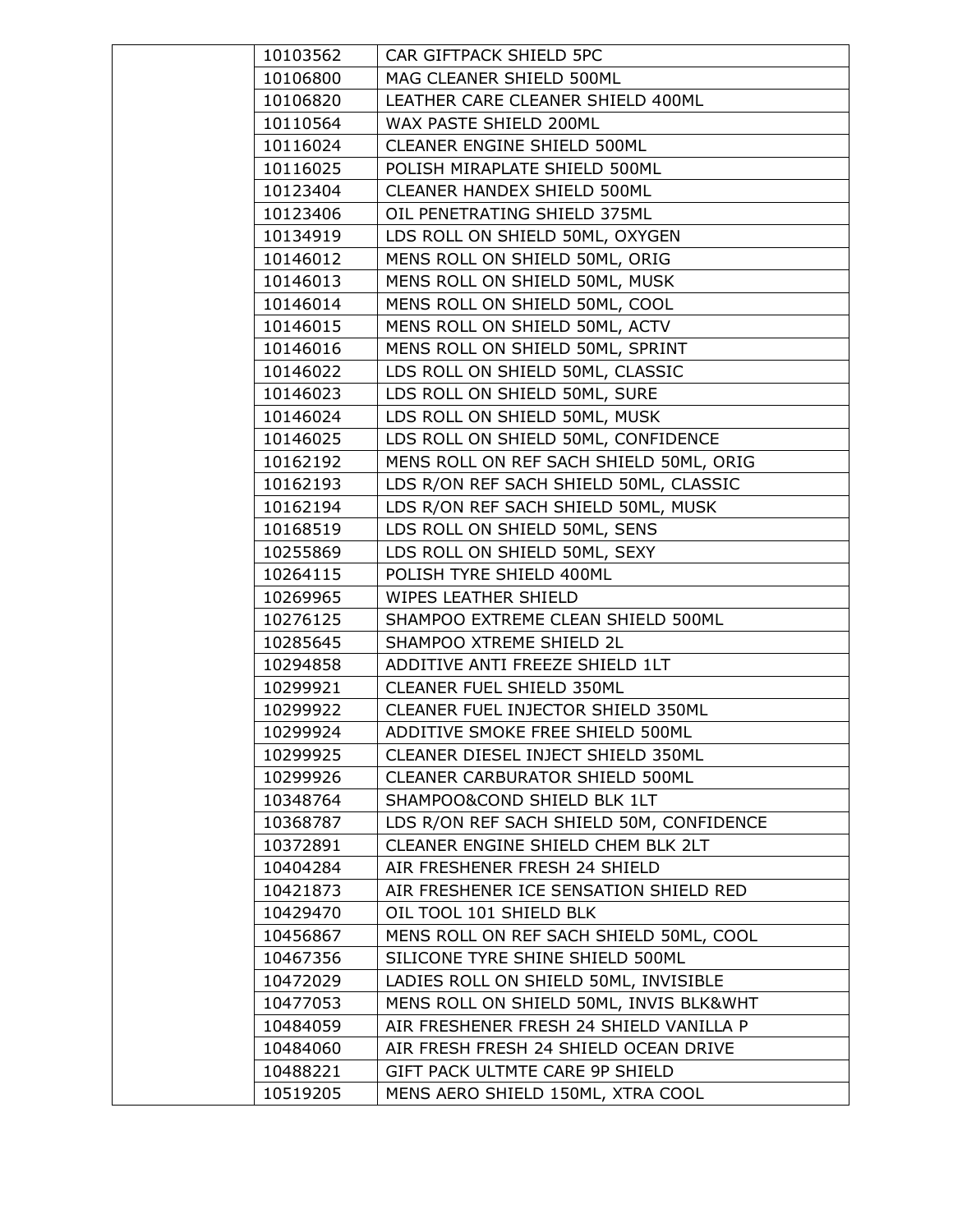|              | 10519206 | MENS AERO SHIELD 150ML, INV BLK&WHT      |
|--------------|----------|------------------------------------------|
|              | 10519211 | MENS AERO SHIELD 150ML, FRSH MUSK        |
|              | 10519212 | MENS AERO SHIELD 150ML, ORIG             |
|              | 10519220 | LADIES AERO SHIELD 150ML, INVISIBLE      |
|              | 10519226 | LADIES AERO SHIELD 150ML, FRSH CONFIDENC |
|              | 10519227 | LADIES AERO SHIELD 150ML, FRSH MUSK      |
|              | 10524731 | AIR FRESHENER GEL FRS 24 SHIELD TROPICAL |
|              | 10524732 | AIR FRESHENER GEL FRS 24 SHIELD VAN/PINE |
|              | 10546285 | AIR FRESHENER FRS 24 CNUT SUG SHIELD 7ML |
|              | 10631661 | LDS ROLL ON SHIELD 50ML, INV FRESH       |
|              | 10632054 | LDS ROLL ON SHIELD 50ML, INV GERM DEF    |
|              | 10632055 | MENS ROLL ON SHIELD 50ML, INV GERM DEF   |
|              | 10632061 | MENS ROLL ON SHIELD 50ML, INV FRESH      |
|              | 10663064 | CAR GIFT PACK VALUE SHIELD 5PC           |
|              | 10695315 | MENS DEODORANT SHIELD 150ML, ORLANDO PIR |
|              | 10695320 | MENS ROLL ON SHIELD 50ML, ORLANDO PIR    |
| <b>SIMBA</b> | 10128619 | SNACK CHIPNIKS SIMBA 100G                |
|              | 10139637 | CHIPS SIMBA 125G, SLT VIN                |
|              | 10139639 | CHIPS SIMBA 125G, SMK BEEF               |
|              | 10139640 | CHIPS SIMBA 125G, CHSE ONION             |
|              | 10139641 | CHIPS SIMBA 125G, MEX CHILI              |
|              | 10139642 | CHIPS SIMBA 125G, CHUTNEY                |
|              | 10156167 | CHIPS SIMBA 125G, CRMY CHED              |
|              | 10159286 | SNACK GHOST POPS SIMBA 100G              |
|              | 10240753 | PEANUTS RAISINS SIMBA 150G               |
|              | 10240754 | PEANUTS SIMBA 150G                       |
|              | 10240755 | PEANUTS SIMBA 450G, RAISINS              |
|              | 10240756 | PEANUTS SIMBA 450G, ORIG                 |
|              | 10346624 | CHIPS SIMBA 36G, SLT VIN                 |
|              | 10346625 | CHIPS SIMBA 36G, CRMY CHED               |
|              | 10346626 | CHIPS SIMBA 36G, SMK BEEF                |
|              | 10346630 | CHIPS SIMBA 36G, CHSE ONION              |
|              | 10466304 | CHIPS SIMBA 4X25G, CREAMY CHEDDAR        |
|              | 10466305 | CHIPS SIMBA 4X25G, SMOKED BEEF           |
|              | 10466306 | CHIPS SIMBA 4X25G, MRS BALLS             |
|              | 10482019 | CHIPS SIMBA 125G, ALL GOLD TOM           |
|              | 10484224 | SNACK CHEESE TWIRLS SIMBA 110G           |
|              | 10536443 | POPCORN SIMBA 90G, WHT CHED              |
|              | 10710919 | CHIPS SIMBA 125G, CHILLI BILTONG         |
|              | 10733258 | CHIPS SIMBA 120G, MEXICAN CHILLI         |
|              | 10733259 | CHIPS SIMBA 120G, CREAMY CHEDD           |
|              | 10733260 | CHIPS SIMBA 120G, SMOKED BEEF            |
|              | 10733261 | CHIPS SIMBA 120G, MRS BALLS              |
|              | 10733262 | CHIPS SIMBA 120G, ALL GOLD TOM           |
|              | 10733263 | CHIPS SIMBA 120G, CHEESE&ONION           |
|              | 10733264 | CHIPS SIMBA 120G, CHAKALAKA              |
|              | 10733265 | CHIPS SIMBA 120G, CHILLI BILTONG         |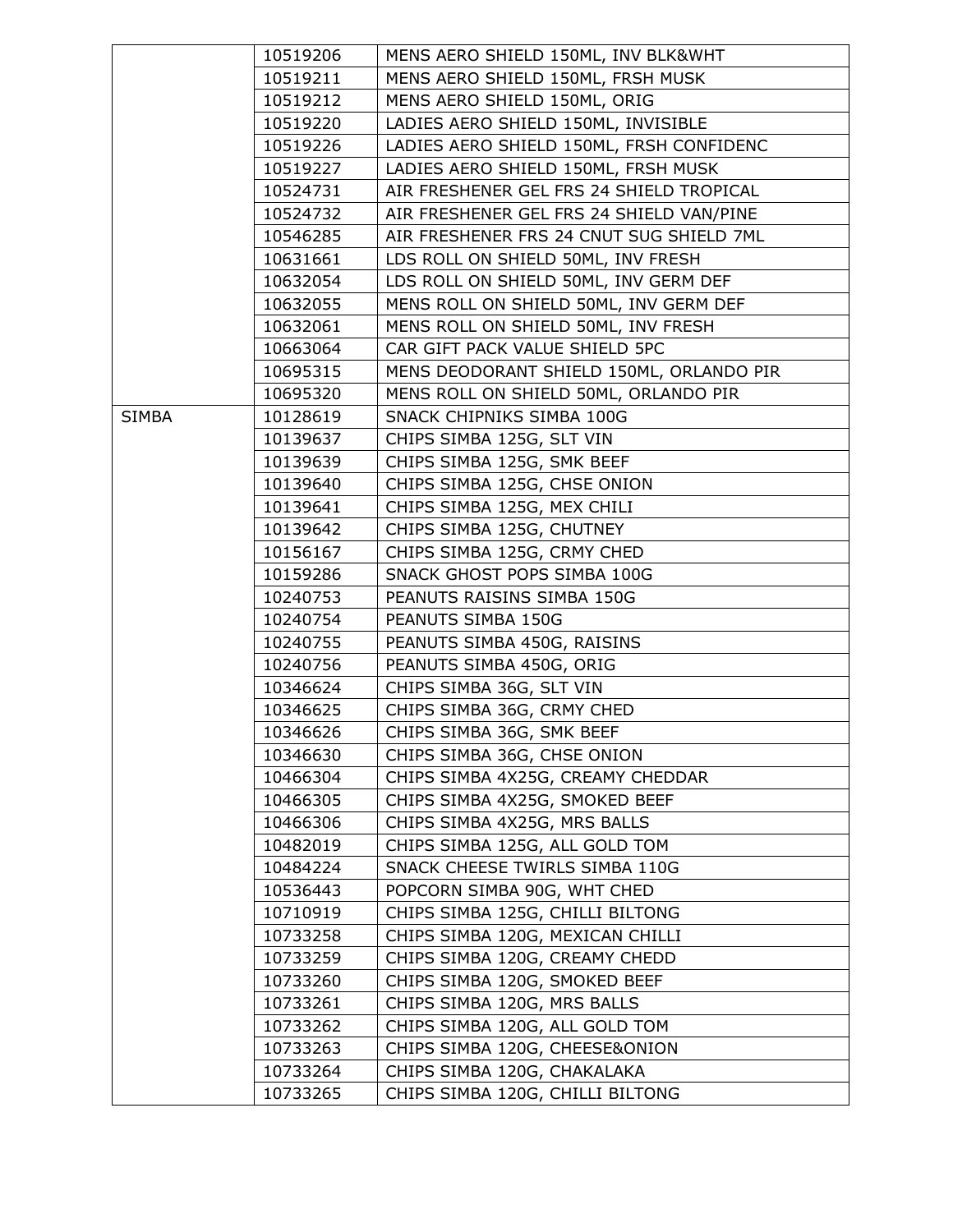| SUNLIGHT       | 10123867 | FAB COND SUNLIGHT 2L, SUMR DEW           |
|----------------|----------|------------------------------------------|
|                | 10126901 | DISHWASH LIQ SUNLIGHT 750ML, REG         |
|                | 10126902 | DISHWASH LIQ REGULAR SUNLIGHT 400ML      |
|                | 10126907 | LAUNDRY SOAP SUNLIGHT 500G BAR           |
|                | 10126908 | LAUNDRY SOAP SUNLIGHT 250G               |
|                | 10128951 | DISHWASH LIQ SUNLIGHT 1.5L BOTTLE        |
|                | 10159328 | DISHWASH LIQ REF REGULAR SUNLIGHT 750ML  |
|                | 10194553 | WASHING POWDER REGULAR SUNLIGHT 5KG BAG  |
|                | 10195987 | FAB COND SUNLIGHT 500ML, REF SUMR DEW    |
|                | 10203519 | FAB COND SUNLIGHT 500ML, REF LAV         |
|                | 10216659 | WASHING POWDER SUNLIGHT 1KG, REG         |
|                | 10216660 | WASHING POWDER SUNLIGHT 2KG, REG BAG     |
|                | 10216661 | WASHING POWDER SUNLIGHT 2KG, AUTO FLEXI  |
|                | 10222608 | BATH SOAP SUNLIGHT 175G, MILD BABY       |
|                | 10255629 | WASHING POWDER SUNLIGHT 1KG, AUTO        |
|                | 10335403 | WASHING POWDER SUNLIGHT 1KG, TROP 2IN1   |
|                | 10335406 | WASHING POWDER SUNLIGHT 500G, TROP 2IN1  |
|                | 10335453 | WASHING POWDER SUNLIGHT 2KG, TROP 2IN1   |
|                | 10335454 | WASHING POWDER SUNLIGHT 2KG, AUTO 2IN1   |
|                | 10343728 | WASHING PWDER 2IN1 HANDWSH SUNLIGHT 3KG  |
|                | 10361966 | LAUNDRY SOAP GERMIGUARD SUNLIGHT 2X200G  |
|                | 10389812 | LAUNDRY SOAP TROPICAL SUNLIGHT 2X200G    |
|                | 10471796 | DETERG LIQ 2IN1 AUTO SUNLIGHT 1.5L       |
|                | 10497551 | WASHING POWDER SUNLIGHT 250G, TROP       |
|                | 10497552 | WASHING POWDER SUNLIGHT 250G, REG        |
|                | 10498304 | WASHING POWDER SUNLIGHT 500G, TROP       |
|                | 10498305 | WASHING POWDER SUNLIGHT 500G, REG        |
|                | 10553484 | BATH SOAP SUNLIGHT 100G, JCY ORNG        |
|                | 10553485 | BATH SOAP SUNLIGHT 100G, LIVELY LEM      |
|                | 10553499 | BATH SOAP SUNLIGHT 175G, COOL MINT       |
|                | 10553500 | BATH SOAP SUNLIGHT 175G, JCY ORANGE      |
|                | 10553501 | BATH SOAP SUNLIGHT 175G, LIVELY LEM      |
|                | 10553502 | BATH SOAP SUNLIGHT 175G, REFRESH LAV     |
|                | 10553583 | BATH SOAP SUNLIGHT 100G, COOL MINT       |
|                | 10640526 | WASHING POWDER SUNLIGHT 2KG, LAV         |
|                | 10640531 | DISHWASH LIQ XTRA NATURE SUNLIGHT 750ML  |
|                | 10640532 | DISHWASH LIQ X-ANTI BACT SUNLIGHT 750ML  |
|                | 10700050 | DISHWASH LIQ BND PK SUNLIGHT 750ML+400ML |
|                | 10707450 | LAUNDRY SOAP SUNLIGHT 2X200G, LAVNDR     |
|                | 10741567 | WASHING POWDER AUTO SUNLIGHT 4KG BAG     |
| <b>SURF</b>    | 10216662 | WASHING POWDER SURF 2KG, REG FLEXI       |
|                | 10216663 | WASHING POWDER SURF 1KG, REG FLEXI       |
|                | 10498307 | WASHING POWDER REGULAR SURF 500G BAG     |
|                | 10498308 | WASHING POWDER REGULAR SURF 250G BAG     |
|                | 10549759 | WASHING POWDER HAND WASH SURF 3KG        |
|                | 10740850 | WASHING POWDER HAND T-HYGIENE SURF 2KG   |
| <b>TROPIKA</b> | 10139988 | JUICE BLND TROPIKA 500ML, ORNG           |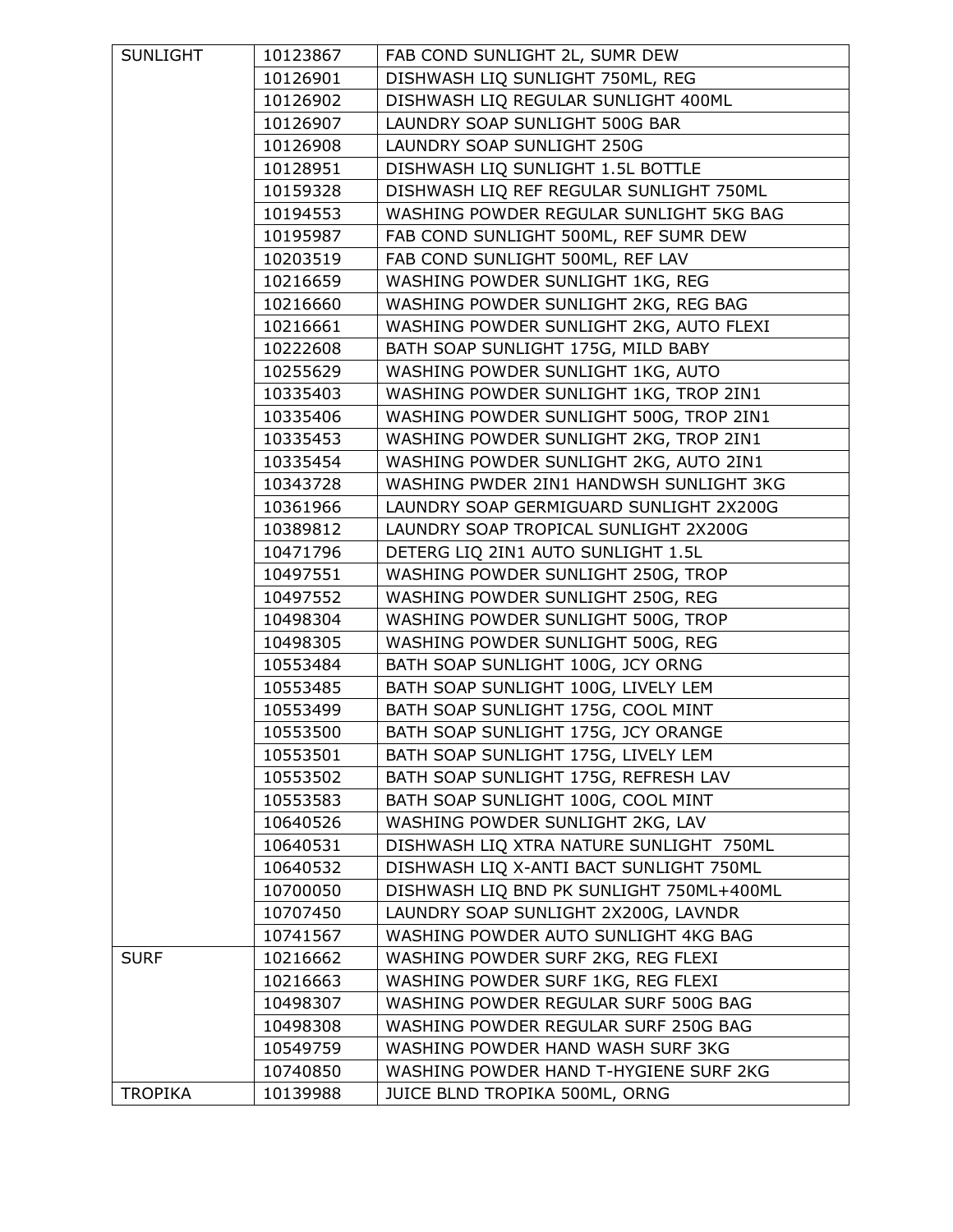|                 | 10145549 | JUICE BLND TROPIKA 500ML, PINE           |
|-----------------|----------|------------------------------------------|
|                 | 10146804 | JUICE BLND TROPIKA 2L, PINE              |
|                 | 10146805 | JUICE BLND TROPIKA 2L, ORNG              |
|                 | 10146851 | JUICE BLND TROPIKA 500ML, PCH            |
|                 | 10146852 | JUICE BLND TROPIKA 2L, PCH               |
|                 | 10158610 | JUICE BLND TROPIKA 2L, PCH MANGO         |
| <b>VASELINE</b> | 10140394 | BODY LTION VASELINE 400ML, DRY SKIN      |
|                 | 10140395 | H&B LOTION VASELINE 200ML, DRY SKIN      |
|                 | 10146038 | BODY LTION VASELINE 400ML, ALOE FRSH     |
|                 | 10150301 | H&NAIL LOTION VASELINE 75ML TUBE         |
|                 | 10193352 | PETROLEUM JELY VASELINE 50ML, BL SEAL    |
|                 | 10193353 | PETROLEUM JELY VASELINE 50ML, VITAMIN E  |
|                 | 10193354 | PETROLEUM JELY VASELINE 100ML, BL SEAL   |
|                 | 10193355 | PETROLEUM JELY VASELINE 100ML, VITMN E   |
|                 | 10202221 | BODY LTION VASELINE 400ML, ADV REP UNFRG |
|                 | 10218109 | BODY LTION VASELINE 400ML, COCO BUT      |
|                 | 10219335 | BODY LTION VASELINE 400ML, FRAGRANCE     |
|                 | 10244185 | H&B LOTION VASELINE 200ML, F ABSORB      |
|                 | 10244186 | H&B LOTION VASELINE 200ML, COOLING       |
|                 | 10244187 | H&B LOTION VASELINE 200ML, XSTRENGH      |
|                 | 10244188 | BODY LTION VASELINE 400ML, F ABSORB      |
|                 | 10244189 | BODY LTION VASELINE 400ML, COOLING       |
|                 | 10244190 | BODY LTION VASELINE 400ML, XSTRENGH      |
|                 | 10258794 | PETROLEUM JELY VASELINE 50ML, ALOE VERA  |
|                 | 10258795 | PETROLEUM JELY VASELINE 50ML, BABY PERF  |
|                 | 10258796 | PETROLEUM JELY VASELINE 50ML, COCOA BUTT |
|                 | 10258797 | PETROLEUM JELY VASELINE 100ML, COCOA BUT |
|                 | 10258799 | PETROLEUM JELY VASELINE 100ML, BABY PERF |
|                 | 10258800 | PETROLEUM JELY VASELINE 250ML, ALOE FRSH |
|                 | 10258801 | PETR JELLY BABY PERF VASELINE 250ML TUB  |
|                 | 10258802 | PETROLEUM JELY VASELINE 250ML, COCOA BUT |
|                 | 10258804 | PETROLEUM JELY VASELINE 250ML, BLUE SEAL |
|                 | 10258806 | PETROLEUM JELY VASELINE 250ML, VIT E     |
|                 | 10391999 | PETR JELLY MEN VASELINE 100ML, COOLNG    |
|                 | 10392000 | PETR JELLY MEN VASELINE 100ML, FRESH     |
|                 | 10412781 | PETR JELLY BLUE SEAL VASELINE 450ML TUB  |
|                 | 10456686 | FACE WASH VASELINE MEN 100ML, DEEP CLN   |
|                 | 10456687 | FACE WASH VASELINE MEN 100ML, OIL CNTRL  |
|                 | 10534829 | PETR JELLY BABY PERF VASELINE 450ML      |
|                 | 10615084 | 23B CRM VASELINE 400ML TUB, MEN FST ABS  |
|                 | 10615090 | 23B CRM VASELINE 400ML TUB, MEN EX STRTH |
|                 | 10615097 | 23B CRM VASELINE 400ML TUB, MEN COOLING  |
|                 | 10615104 | BODY CREAM VASELINE 400ML, DRYSKIN REP   |
|                 | 10615107 | BODY CREAM VASELINE 400ML, ADV REP UNFR  |
|                 | 10615109 | BODY CREAM VASELINE 400ML, COCOA GLOW    |
|                 | 10615112 | BODY CREAM VASELINE 400ML, ALOE SMOOTHE  |
|                 | 10695328 | BODY CREAM VASELINE 400M, EX D/SKIN RESC |